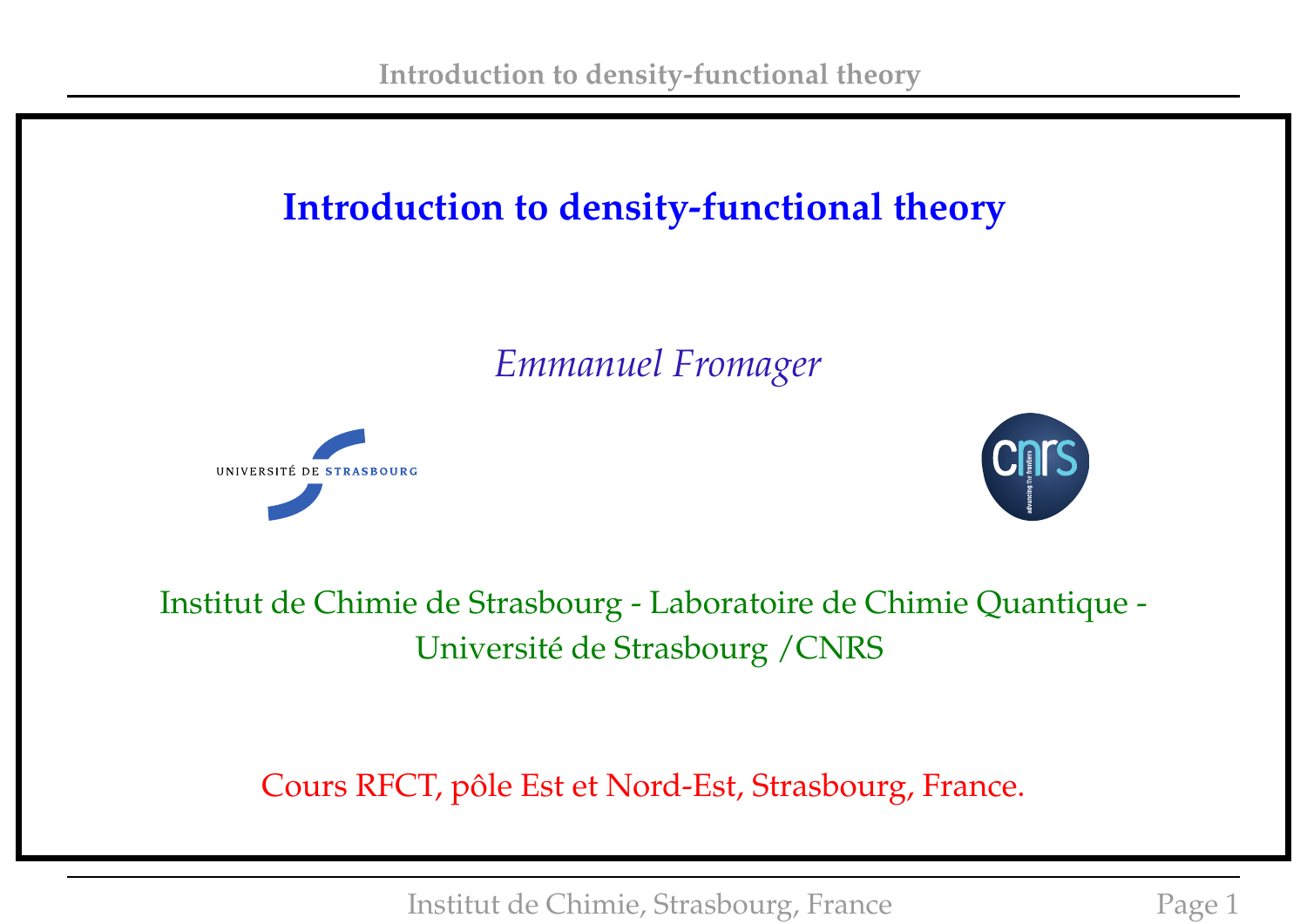#### Electronic Hamiltonian

N-electron Hamiltonian (in atomic units) within the Born-Oppenheimer approximation:

 $\hat{H} = \hat{T} + \hat{V} + \hat{W}_{ee}$ 

$$
\hat{T} = \sum_{i=1}^{N} \hat{t}(i)
$$
 where  $\hat{t}(i) \equiv -\frac{1}{2} \nabla_{\mathbf{r}_i}^2$   $\rightarrow$  kinetic energy  
\n
$$
\hat{V} = \sum_{i=1}^{N} \hat{v}(i)
$$
 where  $\hat{v}(i) \equiv v(\mathbf{r}_i) \times \equiv -\sum_{A}^{\text{nuclei}} \frac{Z_A}{|\mathbf{r}_i - \mathbf{R}_A|} \times \rightarrow$  electron-nuclei attraction  
\n
$$
\hat{W}_{\text{ee}} = \frac{1}{2} \sum_{i \neq j}^{N} \hat{w}_{\text{ee}}(i, j)
$$
 where  $\hat{w}_{\text{ee}}(i, j) \equiv \frac{1}{|\mathbf{r}_i - \mathbf{r}_j|} \times \rightarrow$  electron-electron repulsion

A physical N-electron wavefunction  $\Psi(\mathbf{r}_1, \mathbf{r}_2, \dots, \mathbf{r}_N)$  depends on the positions of each electron (spin will be introduced later on) and fulfils the Schrödinger equation  $\hat{H}\Psi = E\Psi$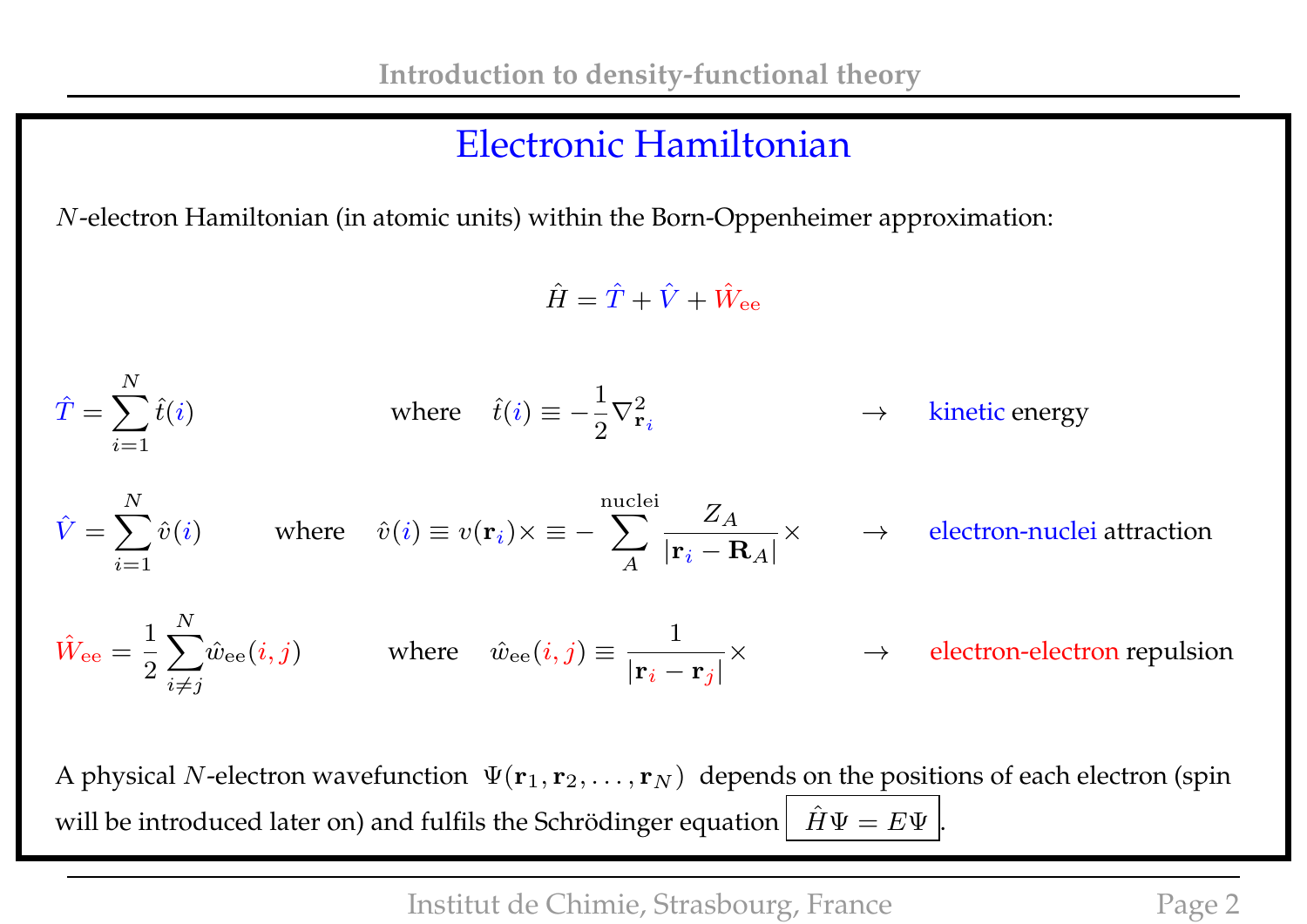## Rayleigh–Ritz variational principle for the ground state

• Let  $\{\Psi_I\}_{I=0,1,2,...}$  denote the exact orthonormal electronic ground-state ( $I=0$ ) and excited-state  $(I > 0)$  wavefunctions:

$$
\hat{H}|\Psi_I\rangle = E_I|\Psi_I\rangle, \quad \langle \Psi_I|\Psi_J\rangle = \delta_{IJ}
$$

- We assume for clarity that the ground state is non-degenerate:  $E_I > E_0$  when  $I > 0$ .
- We will use real algebra in the following (non-relativistic quantum chemistry):

$$
\langle \Psi|\Phi\rangle=\langle\Phi|\Psi\rangle^*=\langle\Phi|\Psi\rangle
$$

• The exact ground-state energy can be expressed as

Ψ  $\langle \Psi | \hat{H} | \Psi \rangle = \langle \Psi_0 | \hat{H} | \Psi_0 \rangle$ 

where the minimization is restricted to normalized wavefunctions Ψ.

Proof: 
$$
\forall \Psi, |\Psi\rangle = \sum_{I} C_{I} |\Psi_{I}\rangle
$$
 and  $\langle \Psi | \hat{H} | \Psi \rangle - E_{0} \langle \Psi | \Psi \rangle = \sum_{I} C_{I}^{2} (E_{I} - E_{0}) \ge 0$ .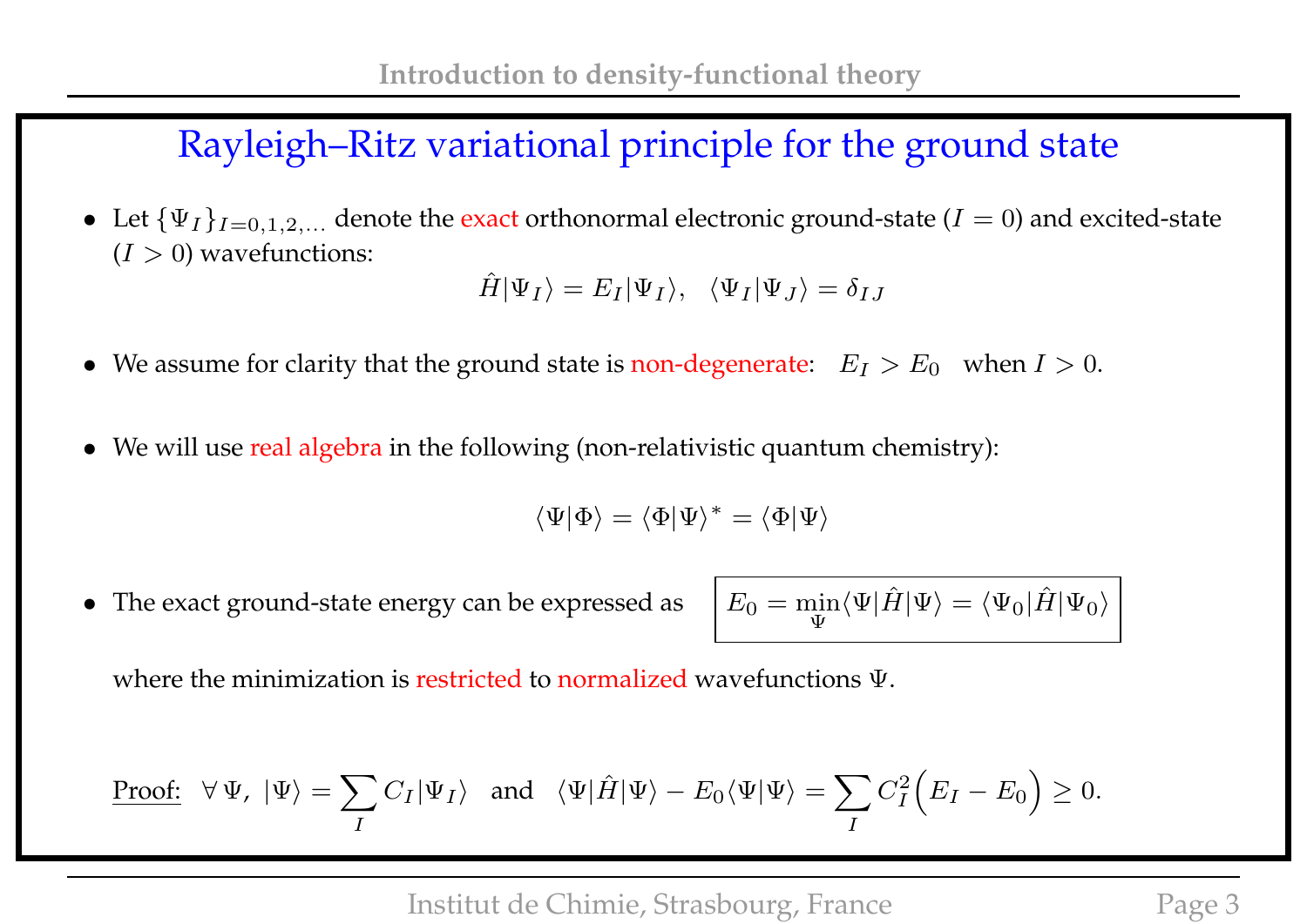Rayleigh–Ritz variational principle for the ground state

• Note that, if  $\Psi \neq \Psi_0$ , then  $|\langle \Psi | \hat{H} | \Psi \rangle > E_0 |$ 

Proof:

Since  $\Psi \neq \Psi_0$ , we can find a non-zero integer K such that  $C_K \neq 0$ , otherwise  $C_0^2 = \langle \Psi | \Psi \rangle = 1 \longrightarrow \Psi = \Psi_0$  (!).

Consequently,

$$
\langle \Psi | \hat{H} | \Psi \rangle - E_0 = \sum_{I \neq 0} C_I^2 \Big( E_I - E_0 \Big)
$$
  
= 
$$
\underbrace{C_K^2}{\sum_{I \neq 0} (E_K - E_0)} + \sum_{I \neq 0, K} \underbrace{C_I^2}{\sum_{I \neq 0} (E_I - E_0)} > 0
$$
  
> 0 > 0  $\geq 0$  > 0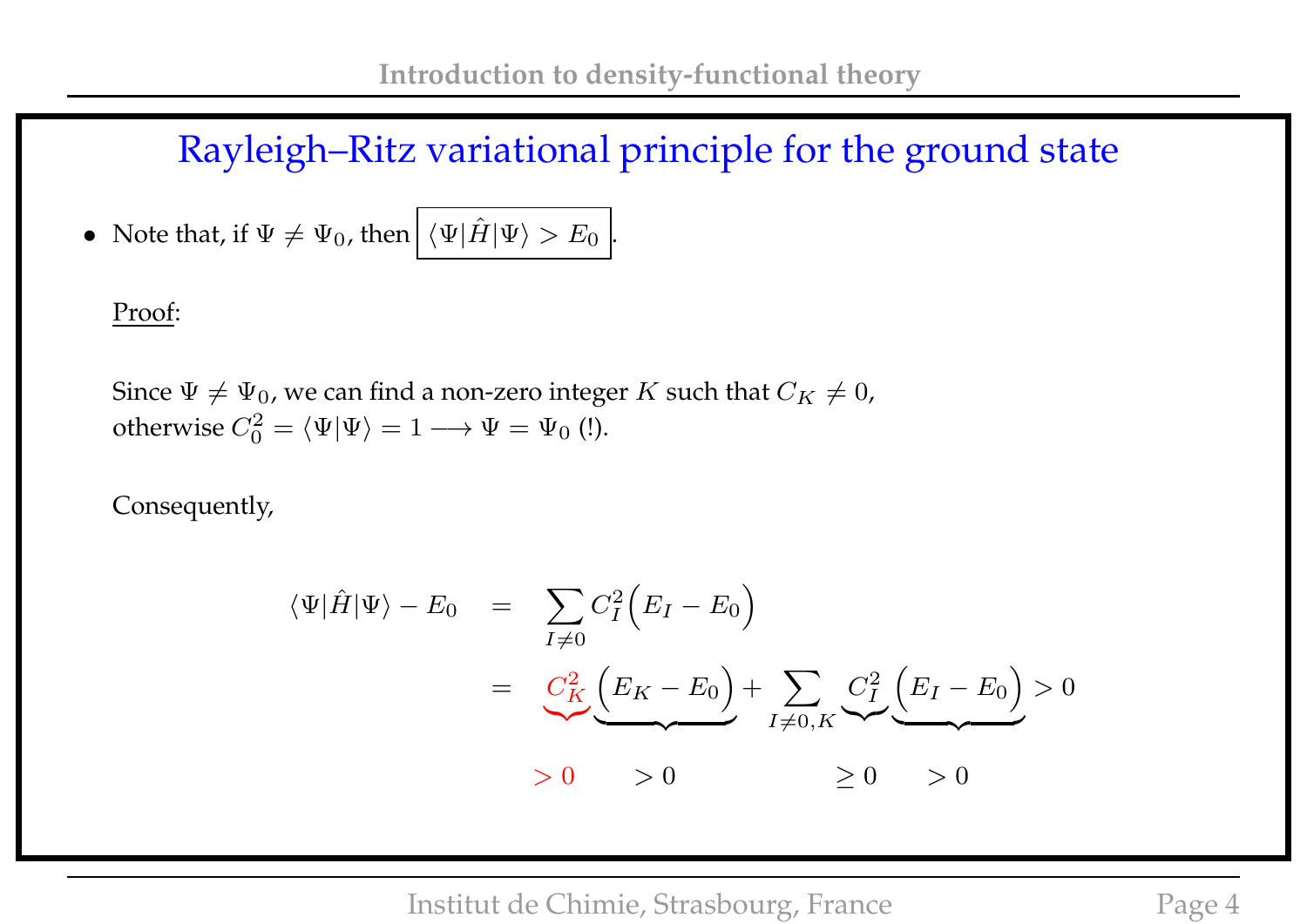## Rayleigh–Ritz variational principle for the excited states

• Note also that the first excited-state energy  $E_1$  can be obtained variationally under normalization  $(\langle \Psi | \Psi \rangle = 1)$  and orthogonality  $(\langle \Psi | \Psi_0 \rangle = 0)$  constraints:

$$
E_1 = \min_{\Psi \perp \Psi_0} \langle \Psi | \hat{H} | \Psi \rangle = \langle \Psi_1 | \hat{H} | \Psi_1 \rangle
$$

Proof:

Since 
$$
\langle \Psi | \Psi_0 \rangle = 0 = C_0
$$
,  $|\Psi\rangle = \sum_{I>0} C_I |\Psi_I\rangle$  and

$$
\langle \Psi | \hat{H} | \Psi \rangle - E_1 \langle \Psi | \Psi \rangle = \sum_{I>0} C_I^2 \Big( E_I - E_1 \Big) \ge 0.
$$

• Additional orthogonality constraints ( $\langle \Psi | \Psi_1 \rangle = 0$ , ...) enable to reach second and higher excited-state energies.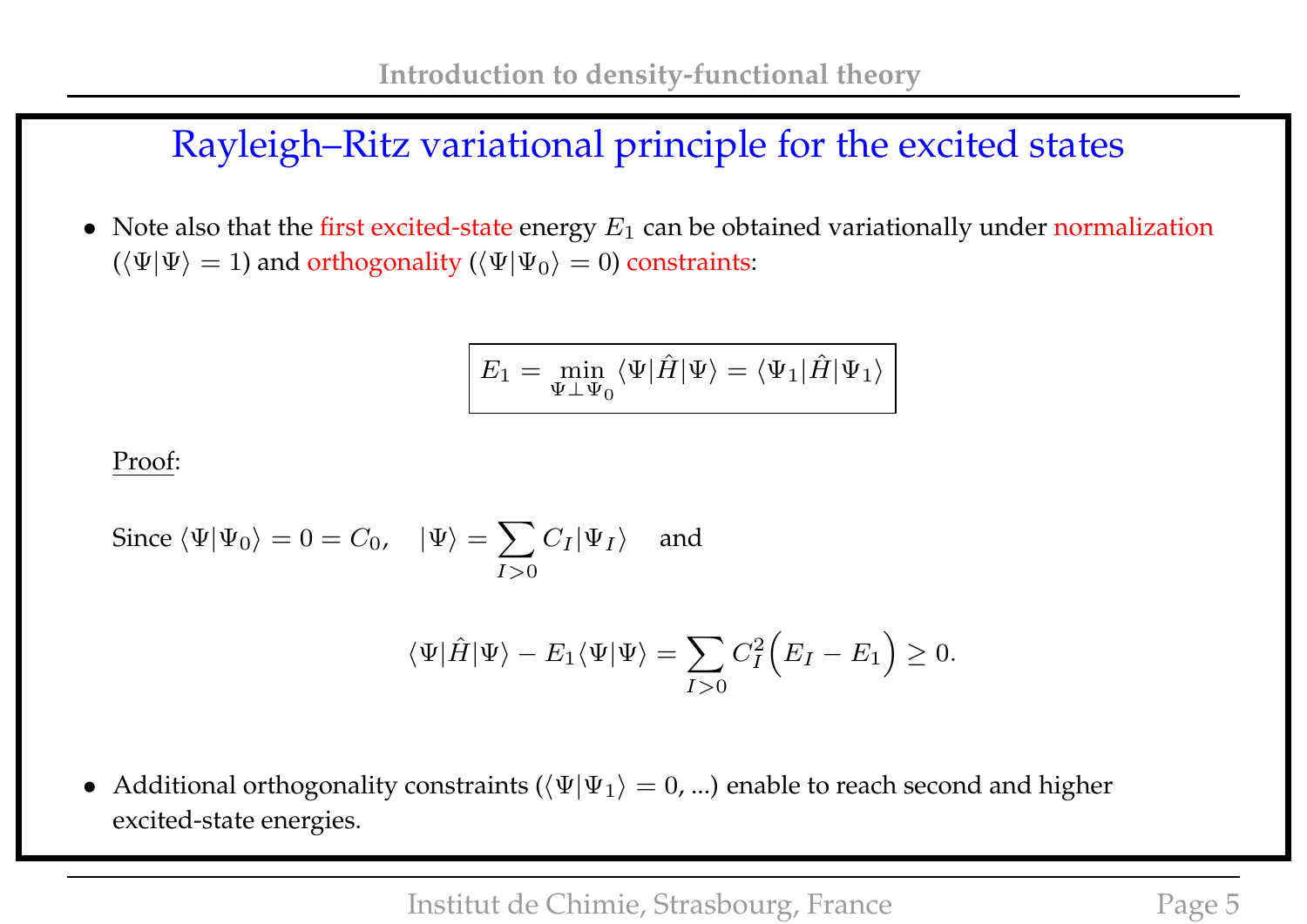# Stationarity condition

• Let us consider a function  $f : x \mapsto f(x)$  and the Taylor expansion around  $x_0$  through first order in  $\delta x = x - x_0$ :

$$
f(x) = f(x_0 + \delta x) = f(x_0) + \left. \frac{\mathrm{d}f(x)}{\mathrm{d}x} \right|_{x=x_0} \times \delta x + \dots
$$

• We denote  $\delta f(x_0)$  the expansion of  $f(x_0 + \delta x) - f(x_0)$  through first order in  $\delta x$ :

$$
\delta f(x_0) = \left. \frac{\mathrm{d} f(x)}{\mathrm{d} x} \right|_{x=x_0} \times \delta x.
$$

- $x_0$  is a stationary point for f if  $\delta f(x_0) = 0$  for any value of  $\delta x$ .
- In this example, where f is a function, the stationarity condition reads  $\frac{df(x)}{dx}$  $\mathrm{d}x$  $\Big\}$  $\begin{matrix} \phantom{-} \end{matrix}$  $\begin{array}{c} \hline \end{array}$  $\vert$  $x=x_0$  $= 0.$
- Extrema of  $f$  (minima or maxima) are, for example, stationary points.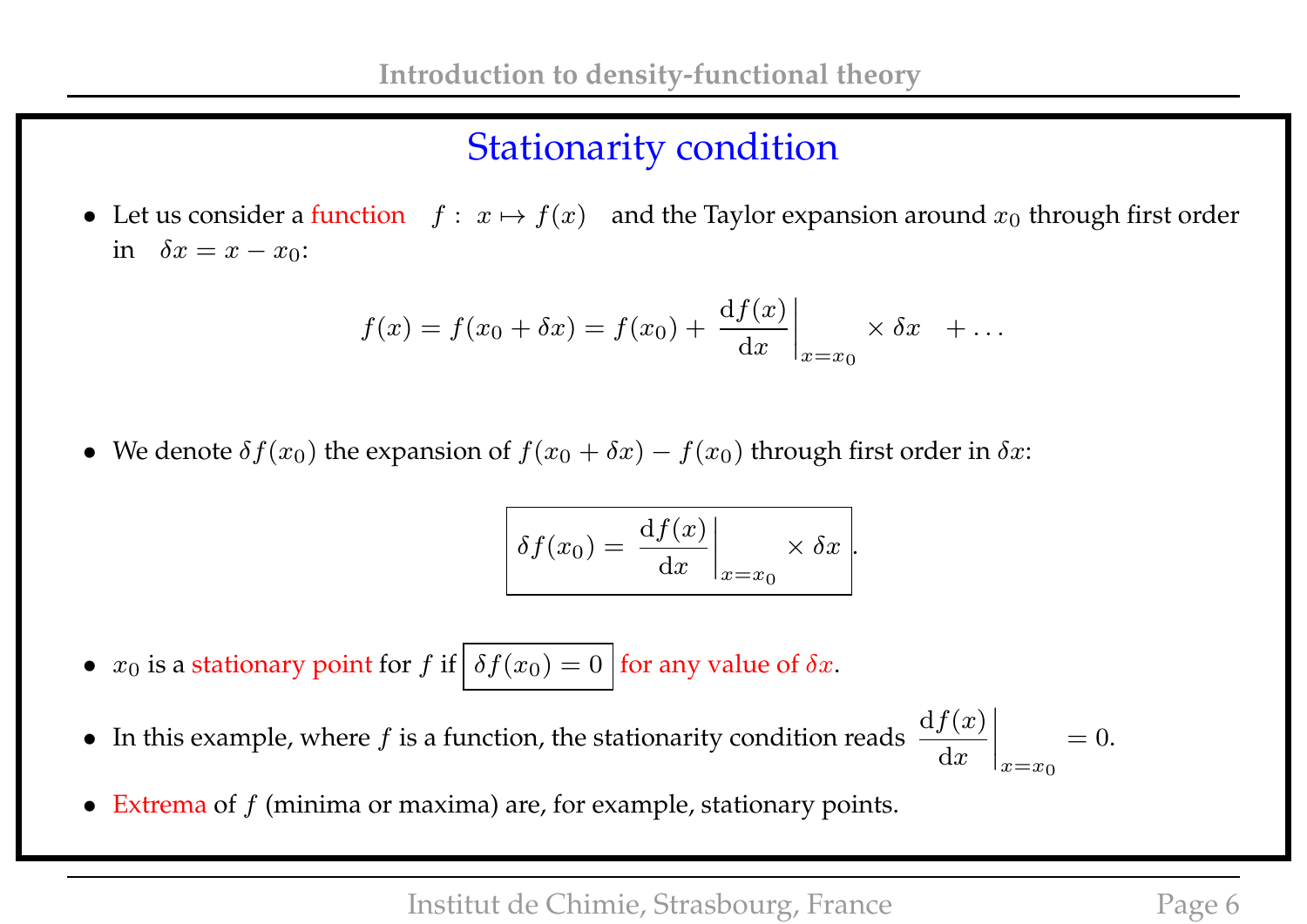- Let us now consider the energy functional  $E: \Psi \mapsto E[\Psi] = \langle \Psi | \hat{H} | \Psi \rangle$  which is, for our purpose, defined on the domain of normalized wavefunctions Ψ.
- Note that the electronic wavefunction  $\Psi$  is a function of the electron coordinates. The energy is a "function" of Ψ,

$$
E[\Psi] = \int d\mathbf{r}_1 \dots \int d\mathbf{r}_N \ \Psi^*(\mathbf{r}_1, \dots, \mathbf{r}_N) \hat{H} \Psi(\mathbf{r}_1, \dots, \mathbf{r}_N),
$$

hence the name functional.

- The normalization condition  $\langle \Psi | \Psi \rangle = 1$  implies  $\langle \Psi | \hat{H} E[\Psi] | \Psi \rangle = 0$ .
- If we consider infinitesimal variations  $\Psi \to \Psi + \delta \Psi$  around  $\Psi$  that preserve normalization, we have  $\delta \langle \Psi | \hat{H} - E[\Psi] | \Psi \rangle = 0$ , thus leading to  $\delta E[\Psi] = 2 \langle \delta \Psi | \hat{H} - E[\Psi] | \Psi \rangle$ . Therefore

$$
\delta E[\Psi]=0 \ \ \Leftrightarrow \ \ \hat{H}|\Psi\rangle=E[\Psi]|\Psi\rangle
$$

• **Important conclusion:** both ground- and excited-state wavefunctions are stationary points for the energy functional.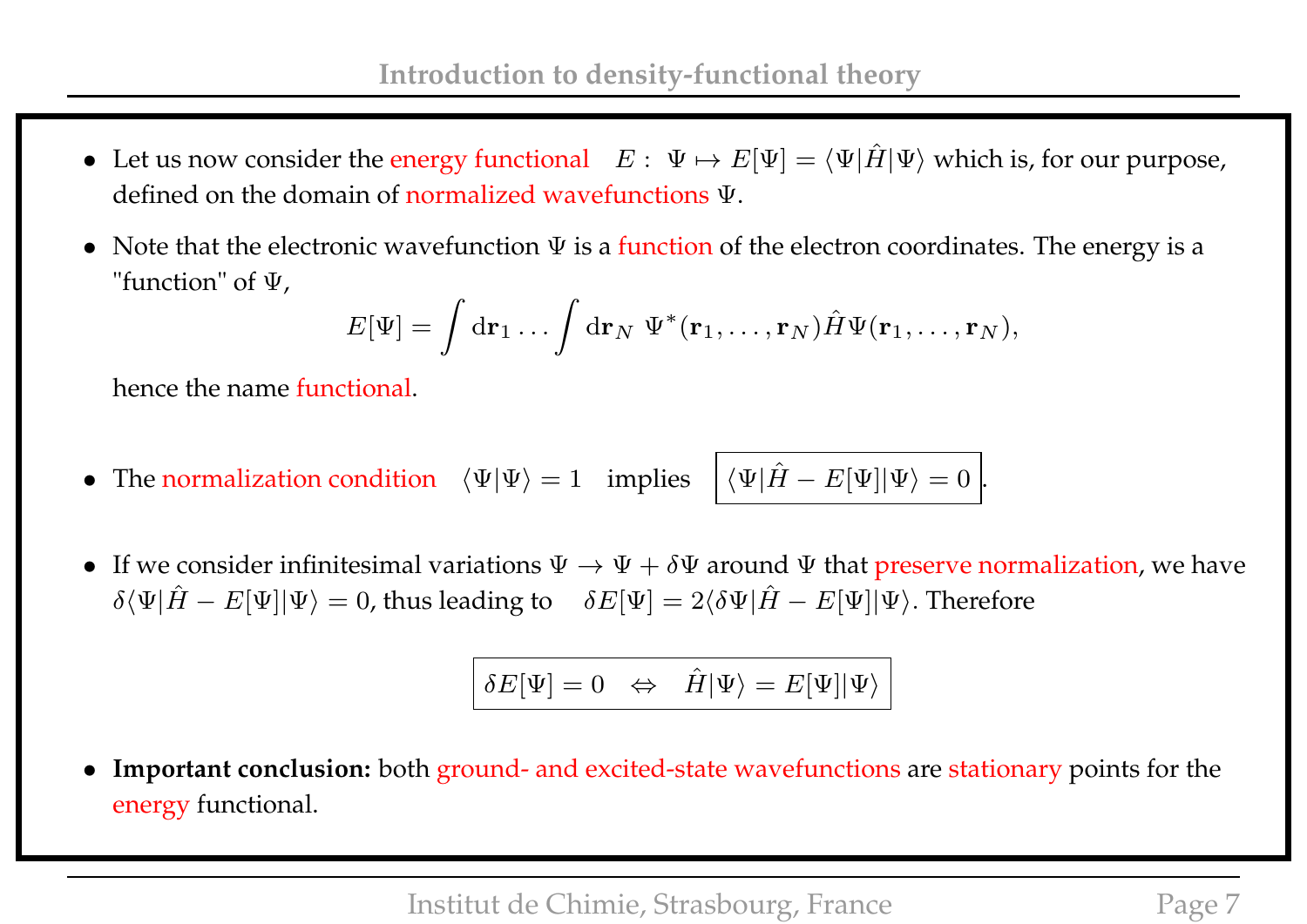## Mathematical interlude: Lagrangian

• Rather than taking into account the normalization constraint  $1 - \langle \Psi | \Psi \rangle = 0$  explicitly in the derivation of the stationarity condition, it is more convenient to introduce the so-called Lagrangian functional (also referred to as Lagrangian),

$$
\mathcal{L}[\Psi,\mathcal{E}] = E[\Psi] + \mathcal{E}(1 - \langle \Psi | \Psi \rangle),
$$

where  $\mathcal{E}$ , which is referred to as Lagrange multiplier, is a number that has to be determined.

• The stationarity condition can then be rewritten as

 $\partial \mathcal{L}[\Psi,\mathcal{E}]$ ∂E normalization condition ! **AND**  $\delta\mathcal{L}[\Psi,\mathcal{E}] = 0 \rightarrow 2\langle \delta\Psi|\hat{H}-\mathcal{E}|\Psi\rangle = 0$  for any  $\delta\Psi$  (no constraint)

• Note that, when  $\Psi$  is stationary,  $\mathcal{E} = E[\Psi]$ .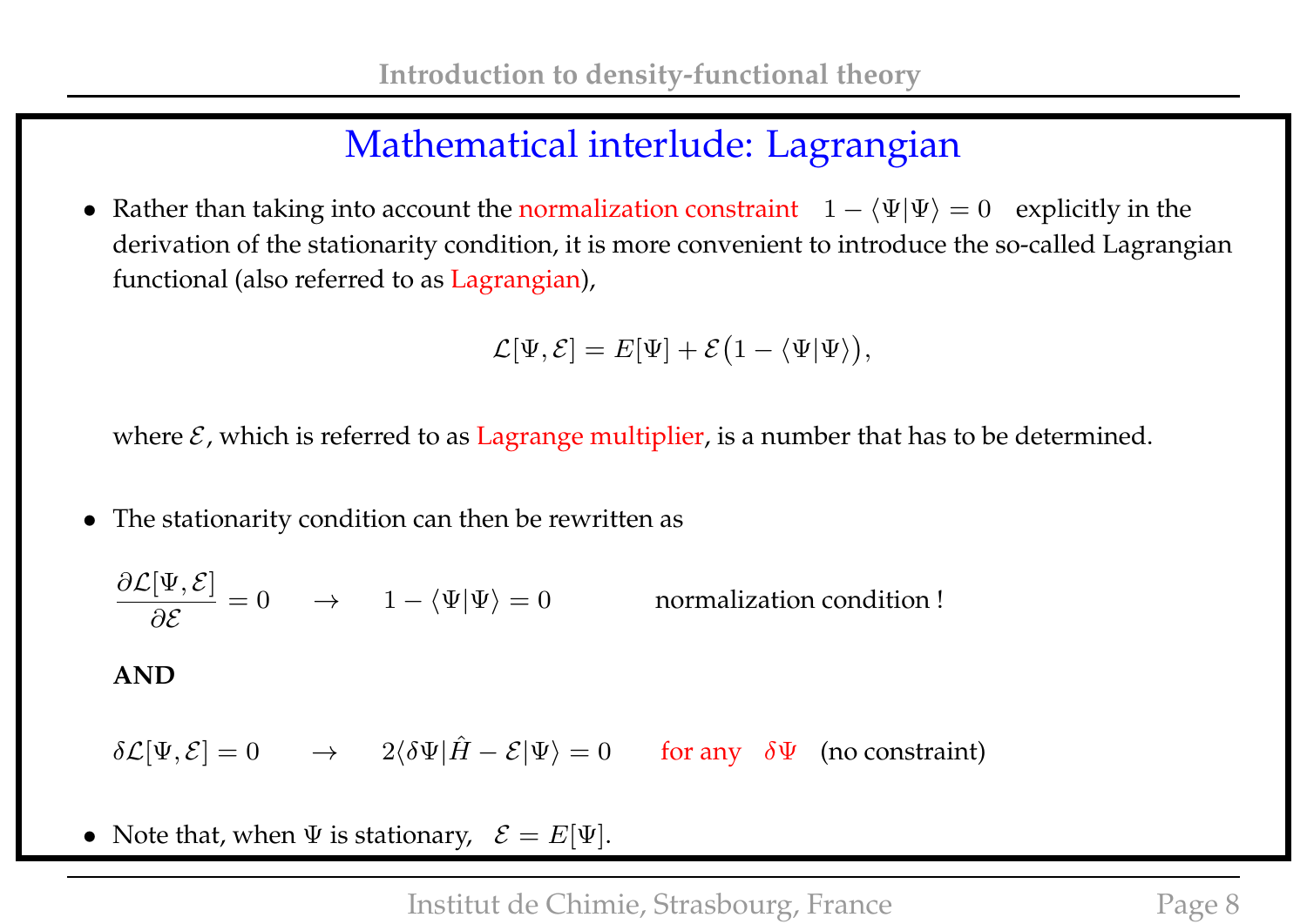# Spin, many-body wavefunction and Pauli principle

- The N-electron wavefunction  $\Psi$  (also referred to as many-body wavefunction) should take into account the fact that electrons move in real space, hence the variables  ${\bf r}_1, {\bf r}_2, \ldots, {\bf r}_N$  in  $\Psi$ , but it should also describe their intrinsic angular momentum (the spin).
- The spin quantum state of an electron is usually denoted  $\sigma$ .
- It can be equal to  $\alpha$  or  $\beta$  (i.e.  $\uparrow$  or  $\downarrow$ ).
- Consequently, the additional N variables  $\sigma_1$ ,  $\sigma_2$ , ...,  $\sigma_N$  should be taken into account in  $\Psi$  with  $\sigma_i = \alpha$  or  $\beta$  for  $i = 1, 2, ..., N$ .
- Note that, even though the spin does not appear explicitly in the (non relativistic) Hamiltonian, it plays a crucial role in the calculation of the energy spectrum. Indeed, because of the spin, two electrons can occupy the same orbital without violating the Pauli principle.
- For convenience, we will denote  $X_i \equiv (\mathbf{r}_i, \sigma_i)$  so that the N-electron wavefunction reads

$$
\Psi(X_1,X_2,\ldots,X_N).
$$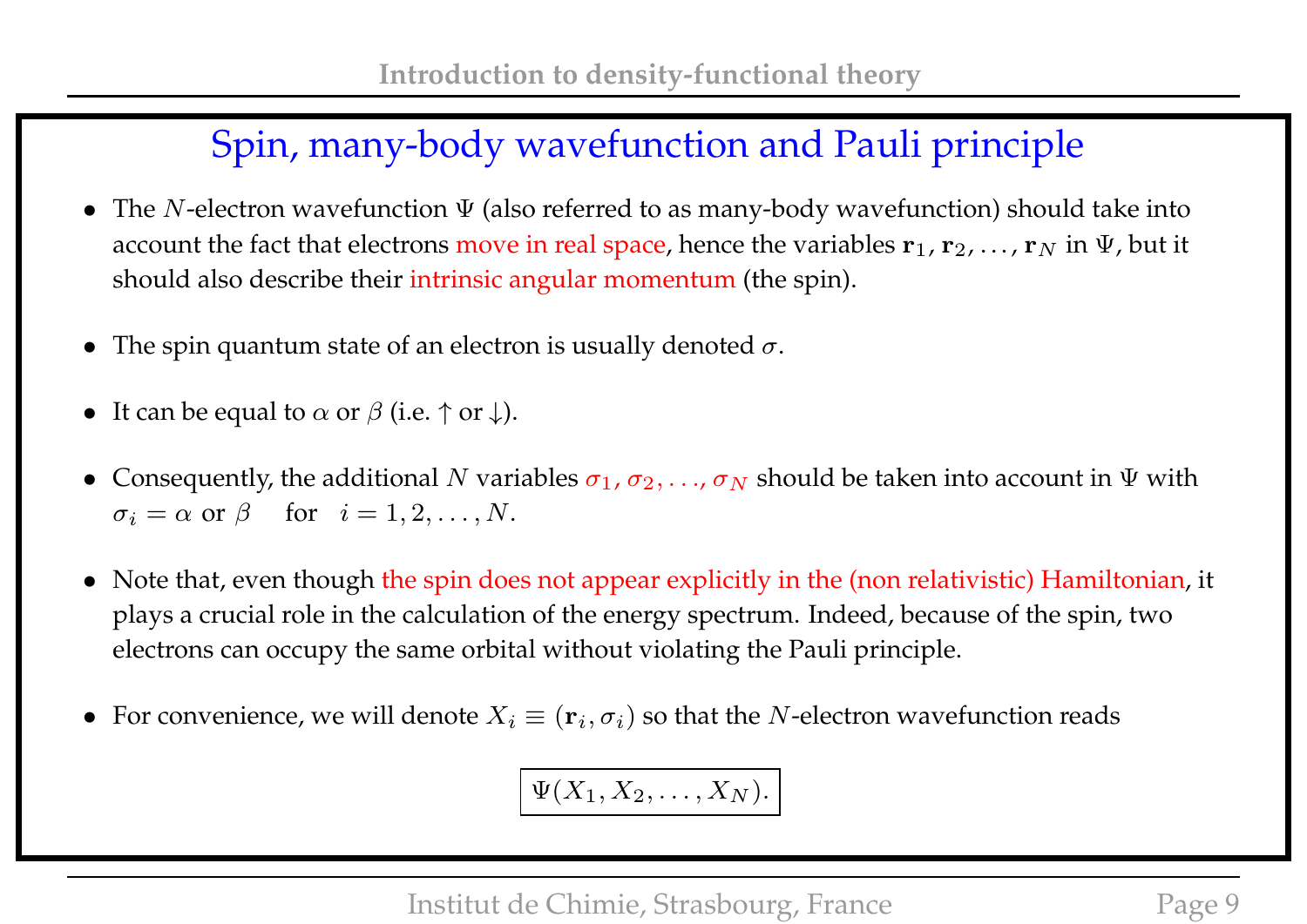Spin, many-body wavefunction and Pauli principle

• Consequently, the expectation value for the energy reads

$$
\langle \Psi | \hat{H} | \Psi \rangle = \int \mathrm{d}X_1 \int \mathrm{d}X_2 \dots \int \mathrm{d}X_N \ \ \Psi^*(X_1, X_2, \dots, X_N) \hat{H} \Psi(X_1, X_2, \dots, X_N)
$$

where 
$$
\int dX_i = \int_{\mathbb{R}^3} d\mathbf{r}_i \sum_{\sigma_i = \alpha, \beta}
$$
 for  $i = 1, 2, ..., N$ .

• A physical  $N$ -electron wavefunction should be antisymmetric with respect to the permutation  $X_i \longleftrightarrow X_j$ :

$$
\Psi(X_1,\ldots,X_i,\ldots,X_j,\ldots,X_N)=-\Psi(X_1,\ldots,X_j,\ldots,X_i,\ldots,X_N)
$$

which can be written in a more compact form as  $\Psi(\bm{X}) = -\Psi\left(\bm{X}_{i\leftrightarrow j}\right)$ . Consequently,

$$
\Psi(\boldsymbol{X}) = \frac{1}{2} \Big( \Psi(\boldsymbol{X}) - \Psi(\boldsymbol{X}_{i \leftrightarrow j}) \Big) \quad \to \quad \Psi(\boldsymbol{X}) = 0 \text{ if } X_i = X_j,
$$

thus preventing two electrons from being at the same position with the same spin (Pauli principle).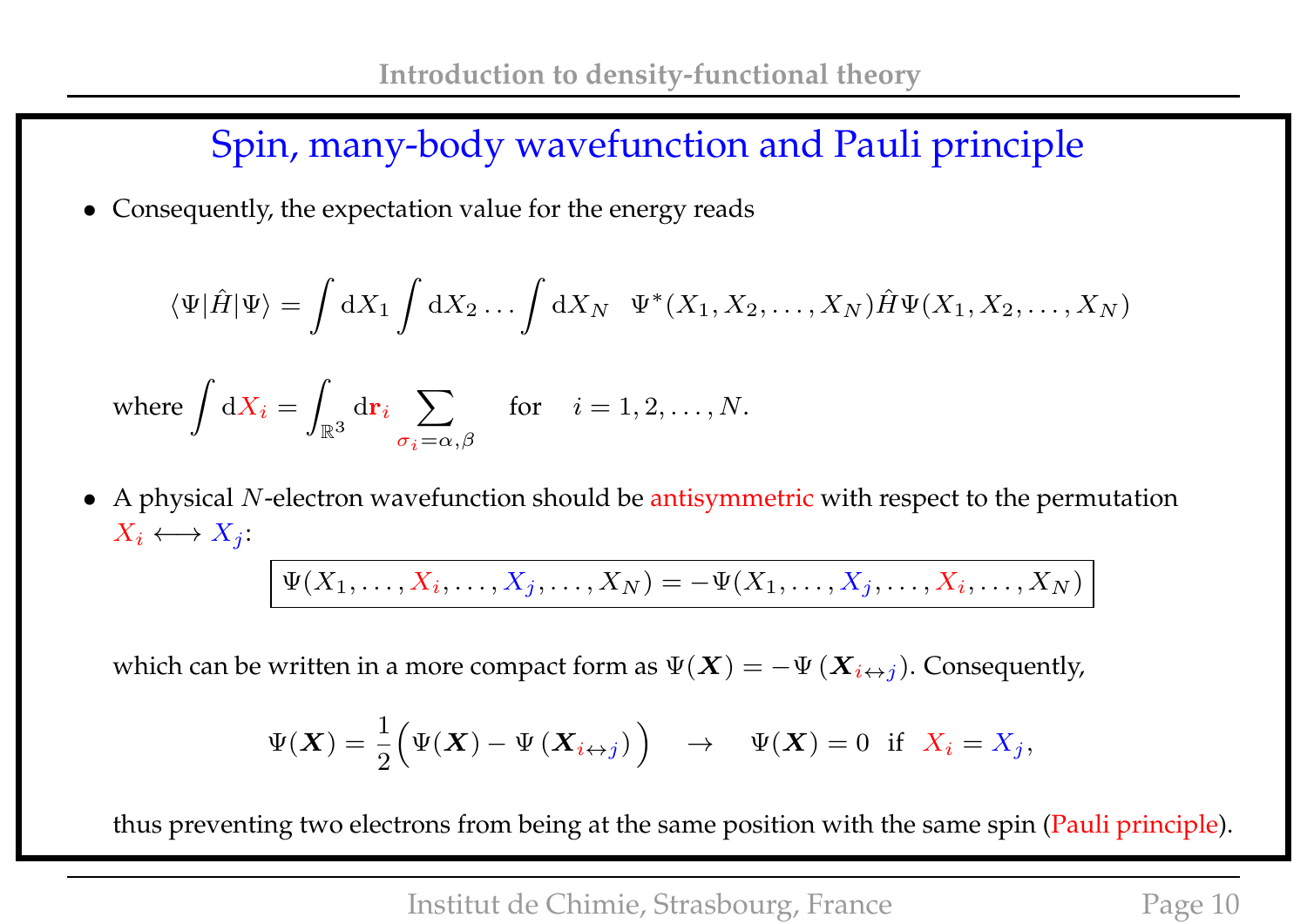# Density-functional theory (DFT)

- The exact ground-state energy  $E_0$  can be obtained by calculating the associated ground-state wavefunction  $\Psi_0(X_1, X_2, \ldots, X_N)$  explicitly. For that purpose, one should solve the Schrödinger equation or apply the variational principle.
- FCI is applicable only to very (very) small molecular systems since it is computationally expensive.
- Note that the nuclear-electron attraction contribution to  $E_0$  can be expressed in terms of a much simpler quantity  $n_0$  than the wavefunction, which is called the ground-state electron density:

$$
E_0 = \langle \Psi_0 | \hat{T} + \hat{W}_{ee} | \Psi_0 \rangle + \underbrace{\int_{\mathbb{R}^3} d\mathbf{r} \ v(\mathbf{r}) n_0(\mathbf{r})}{(v|n_0)}
$$

where

$$
n_0(\mathbf{r}) = N \sum_{\sigma_1} \int \mathrm{d}X_2 \int \mathrm{d}X_3 \dots \int \mathrm{d}X_N \left| \Psi_0(\mathbf{r}\sigma_1, X_2, X_3, \dots, X_N) \right|^2
$$

• Note that both kinetic and two-electron repulsion contributions to the energy cannot be expressed explicitly in terms of  $n_0$ .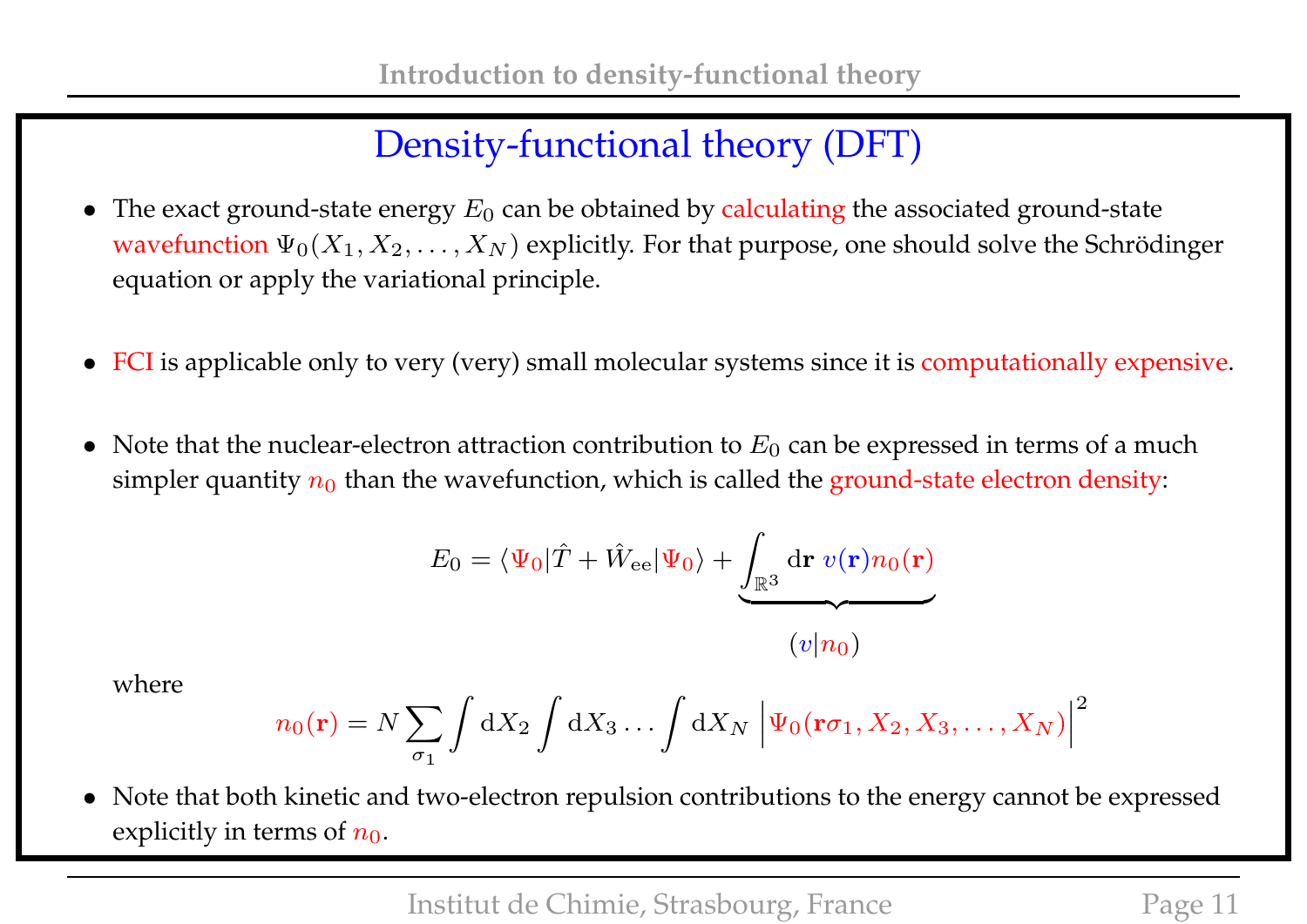# Expectation value of any one-electron potential interaction energy

• The following expression for the expectation value of the one-electron potential energy in terms of the electron density will be used intensively in the rest of this lecture:

$$
\left\langle \Psi \left| \sum_{i=1}^N v(\mathbf{r}_i) \times \right| \Psi \right\rangle = \int_{\mathbb{R}^3} d\mathbf{r} \ v(\mathbf{r}) n_{\Psi}(\mathbf{r}) = (v | n_{\Psi})
$$

where

$$
n_{\Psi}(\mathbf{r}) = N \sum_{\sigma_1} \int dX_2 \int dX_3 \dots \int dX_N \left| \Psi(\mathbf{r}\sigma_1, X_2, X_3, \dots, X_N) \right|^2.
$$

• In the following we will write the electronic Hamiltonian as  $\hat{H} \equiv \hat{T} + \hat{W}_{ee} + \sum$ N  $i=1$  $v(\mathbf{r}_i$ where

 $\hat{T}$  and  $\hat{W}_{ee}$  are universal contributions (i.e. they do not depend on the nuclei) while the local potential energy  $v(\mathbf{r})$  is molecule-dependent.

• Note that if  $\Psi$  is an N-electron eigenfunction of  $\hat{H}$  with energy  $E$ , it remains eigenfunction when the local potential is shifted by a constant i.e.  $v(\mathbf{r}) \rightarrow v(\mathbf{r}) - \mu$ :

$$
\left(\hat{T} + \hat{W}_{ee} + \sum_{i=1}^{N} \left(v(\mathbf{r}_i) - \mu\right) \times \right) \Psi = \left(\hat{H}\Psi\right) - N\mu \times \Psi = \left(E - N\mu\right)\Psi.
$$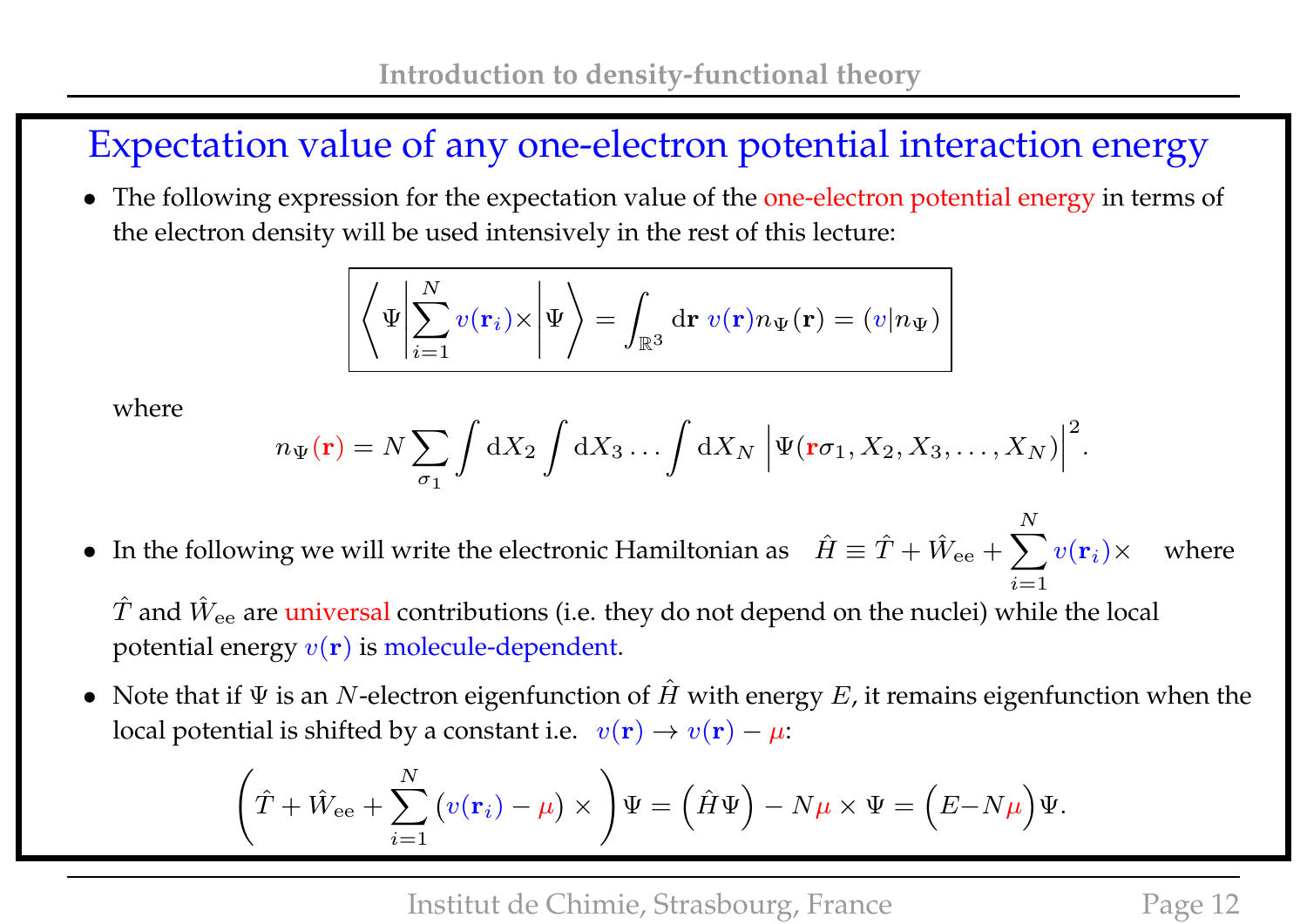## electron density and density operator

• It is sometimes convenient to introduce the so-called density operator

$$
\hat{n}(\mathbf{r}) \equiv \sum_{i=1}^{N} \delta(\mathbf{r} - \mathbf{r}_i) \times
$$

)× ← Dirac distribution !

for calculating the electron density.

• Since, by definition,  $\big|$  $\mathbb{R}^3$  $\mathrm{d} \mathbf{r}_i \; f(\mathbf{r}_i) \delta(\mathbf{r} - \mathbf{r}_i) = f(\mathbf{r}) \; | = 0$ Z  $\mathbb{R}^3$  $\mathrm{d} \mathbf{r}_i \; f(\mathbf{r}_i) \delta(\mathbf{r}_i - \mathbf{r})$ , we obtain

$$
n_{\Psi}(\mathbf{r}) = \langle \Psi | \hat{n}(\mathbf{r}) | \Psi \rangle
$$

• Consequently, the local potential operator can be rewritten as

$$
\sum_{i=1}^{N} v(\mathbf{r}_i) \times = \sum_{i=1}^{N} \int_{\mathbb{R}^3} d\mathbf{r} \ v(\mathbf{r}) \delta(\mathbf{r} - \mathbf{r}_i) \times = \int_{\mathbb{R}^3} d\mathbf{r} \ v(\mathbf{r}) \hat{n}(\mathbf{r})
$$

• Thus, we recover the following useful result  $\Big|\Big\langle \Psi \Big|$  $\Big\}$  $\Big\}$  $\overline{\phantom{a}}$  $\overline{\phantom{a}}$  $\vert$  $\sum$ N  $i=1$  $v(\mathbf{r}_i)\times$  $\Big\}$  $\Big\}$  $\Big\}$  $\Big\}$  $\vert$ Ψ  $\setminus$ = Z  $\mathbb{R}^3$  $\mathrm{d}\mathbf{r}\;v(\mathbf{r})n_{\Psi}(\mathbf{r})\mid$ .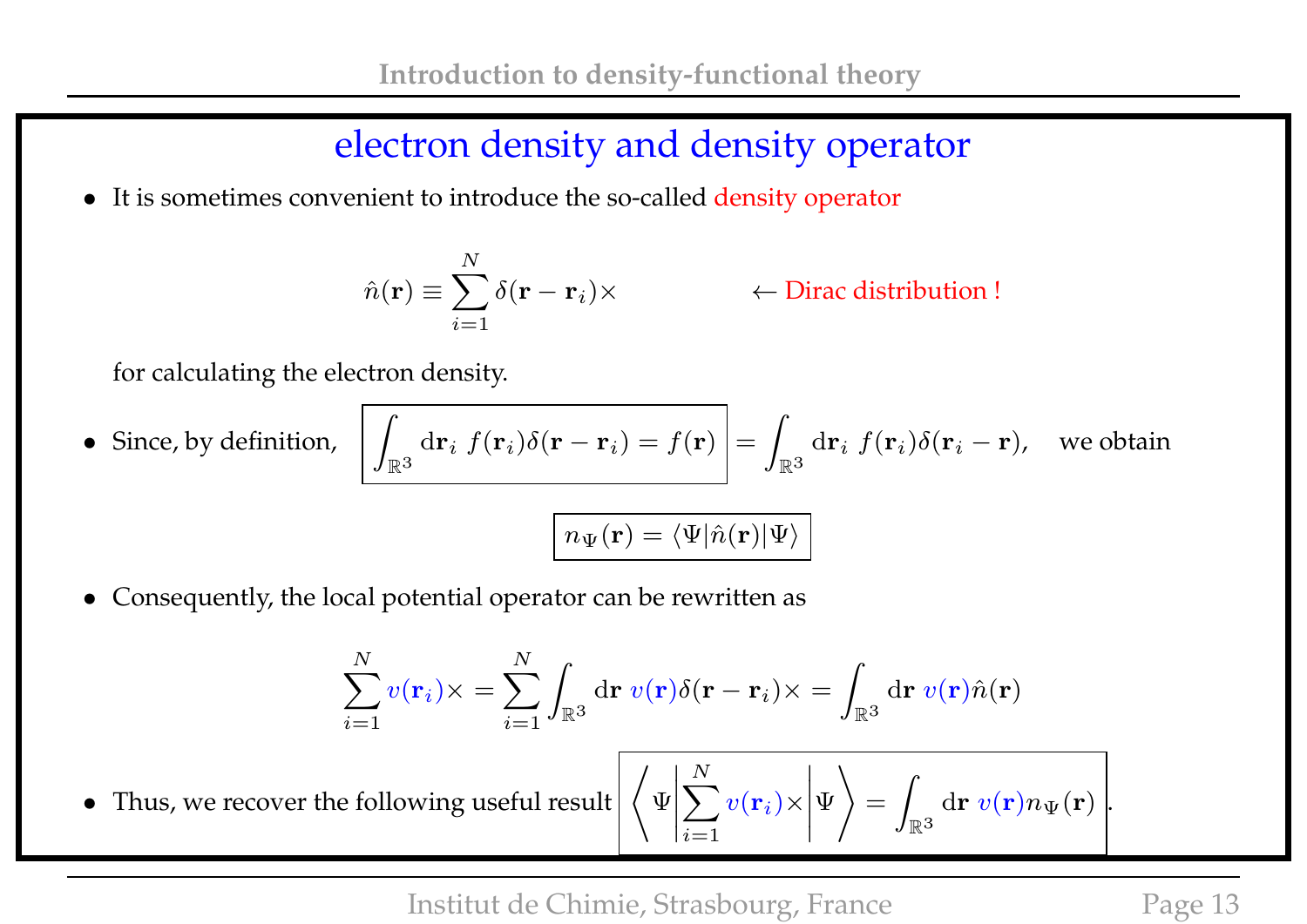# First Hohenberg–Kohn theorem

• Note that  $v \to \Psi_0 \to E_0$ 

 $\rightarrow n_0$ 

■ HK1: Hohenberg and Kohn<sup>\*</sup> have shown that, in fact, the ground-state electron density fully determines (up to a constant) the local potential  $v$ . Therefore

 $n_0 \to v \to \Psi_0 \to E_0$ 

• In other words, the ground-state energy is a functional of the ground-state density:  $E_0 = E[n_0]$ .

#### Proof (part 1):

Let us consider two potentials  $v$  and  $v'$  that differ by more than a constant, which means that  $v({\bf r})-v'({\bf r})$ varies with  ${\bf r}.$  In the following, we denote  $\Psi_0$  and  $\Psi_0'$  the associated ground-state wavefunctions with energies  $E_0$  and  $E'_0$ , respectively.

∗ P. Hohenberg and W. Kohn, Phys. Rev. 136, B864 (1964).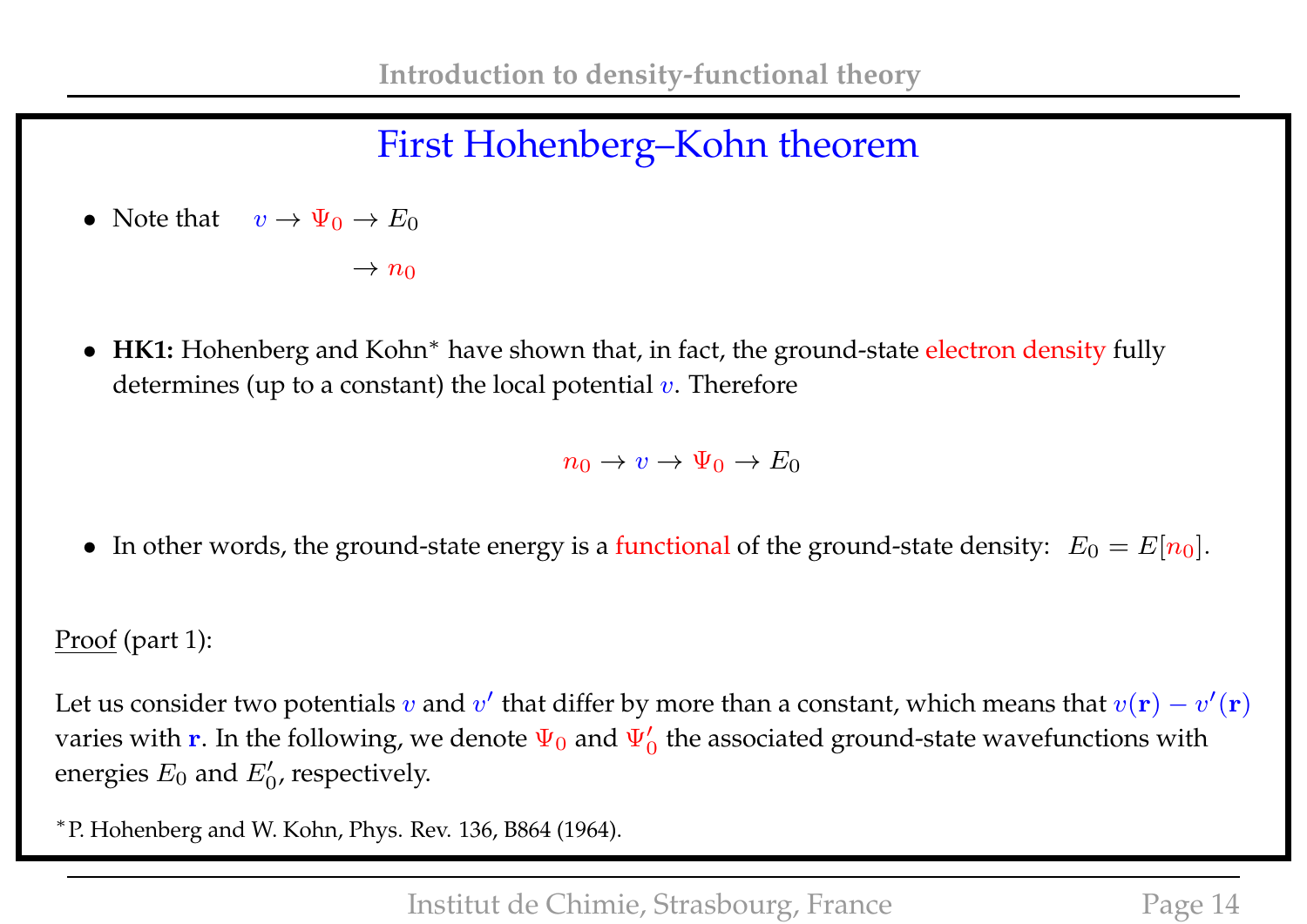## First Hohenberg–Kohn theorem

If  $\Psi_0 = \Psi_0'$  then

$$
\sum_{i=1}^{N} \left( v(\mathbf{r}_{i}) - v'(\mathbf{r}_{i}) \right) \times \Psi_{0} = \sum_{i=1}^{N} v(\mathbf{r}_{i}) \times \Psi_{0} - v'(\mathbf{r}_{i}) \times \Psi'_{0}
$$
\n
$$
= \left( \hat{T} + \hat{W}_{ee} + \sum_{i=1}^{N} v(\mathbf{r}_{i}) \times \right) \Psi_{0} - \left( \hat{T} + \hat{W}_{ee} + \sum_{i=1}^{N} v'(\mathbf{r}_{i}) \times \right) \Psi'_{0}
$$
\n
$$
= E_{0} \Psi_{0} - E'_{0} \Psi'_{0}
$$

$$
= (E_0 - E'_0) \times \Psi_0
$$

so that, in the particular case  $\mathbf{r}_1 = \mathbf{r}_2 = \ldots = \mathbf{r}_N = \mathbf{r}$ , we obtain

$$
v(\mathbf{r}) - v'(\mathbf{r}) = (E_0 - E'_0)/N \qquad \longrightarrow \qquad \text{constant (absurd!)}
$$

Therefore  $\Psi_0$  and  $\Psi_0'$  cannot be equal.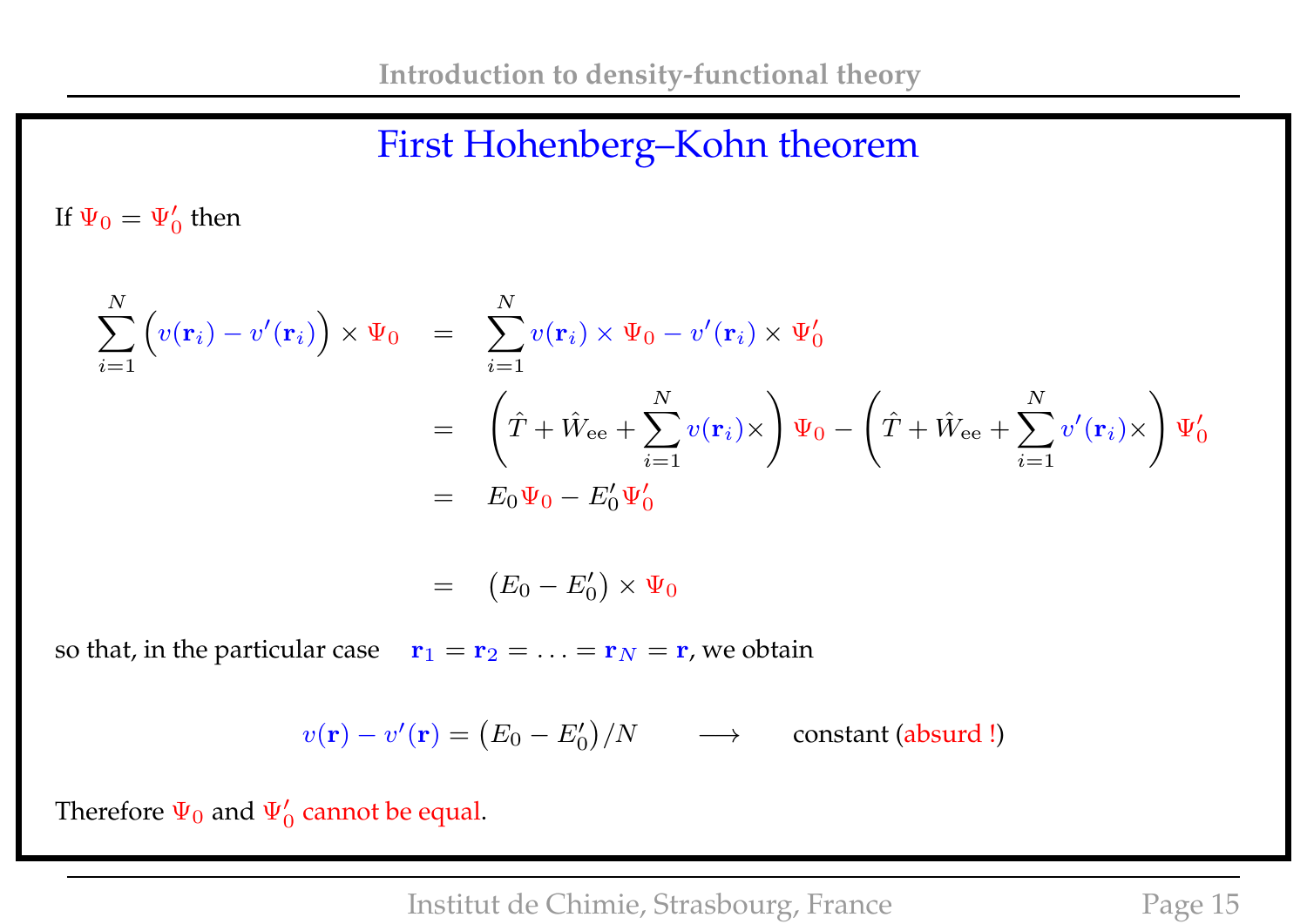# First Hohenberg–Kohn theorem

<u>Proof</u> (part 2): Let us now assume that  $\Psi_0$  and  $\Psi_0'$  have the same electron density  $n_0.$ 

According to the variational principle

$$
E_0 < \left\langle \Psi_0' \middle| \hat{T} + \hat{W}_{ee} + \sum_{i=1}^N v(\mathbf{r}_i) \times \middle| \Psi_0' \right\rangle \quad \text{and} \quad E_0' < \left\langle \Psi_0 \middle| \hat{T} + \hat{W}_{ee} + \sum_{i=1}^N v'(\mathbf{r}_i) \times \middle| \Psi_0 \right\rangle
$$
\n
$$
E_0' + (v - v' | n_0) \qquad \qquad E_0 - (v - v' | n_0)
$$

thus leading to

$$
0 < E_0 - E'_0 - (v - v'|n_0) < 0 \qquad \qquad \text{absurd!}
$$

∗ P. Hohenberg and W. Kohn, Phys. Rev. 136, B864 (1964).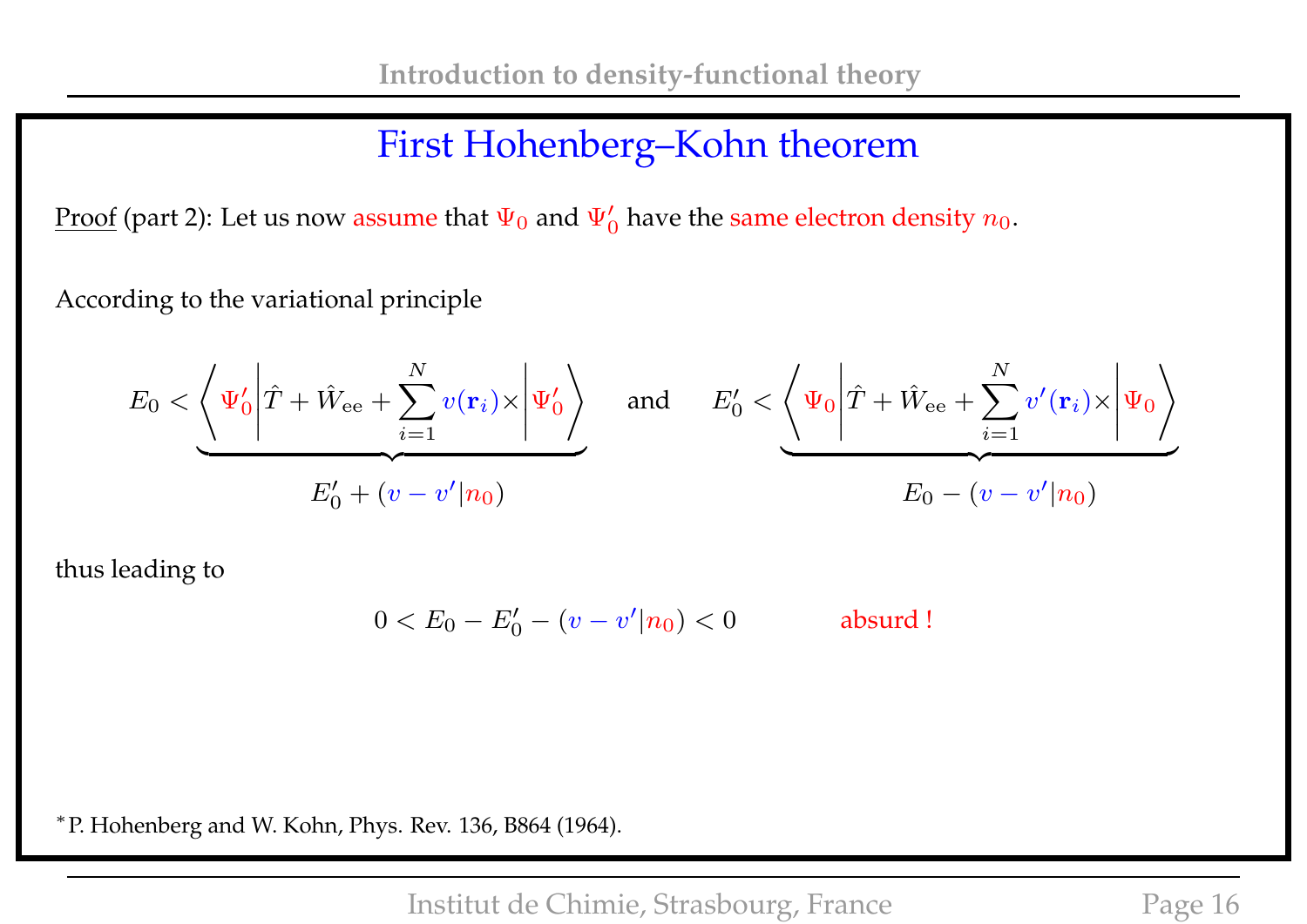### Second Hohenberg–Kohn theorem

**HK2**: The exact ground-state density  $n_0(\mathbf{r})$  of the electronic Hamiltonian

$$
\hat{H}[v_{\text{ne}}] \equiv \hat{T} + \hat{W}_{\text{ee}} + \sum_{i=1}^{N} v_{\text{ne}}(\mathbf{r}_i) \times
$$

minimizes the energy density functional  $E[n] = F[n] + \frac{1}{2}$  $\mathbb{R}^3$  $d{\bf r} \; v_{\rm ne}({\bf r}) n({\bf r}),$ 

where the Hohenberg–Kohn universal functional  $F[n]$  is defined as

$$
F[n] = \langle \Psi[n] | \hat{T} + \hat{W}_{\text{ee}} | \Psi[n] \rangle,
$$

and the minimum equals the exact ground-state energy  $E_0$ :

$$
\min_n E[n] = E[n_0] = E_0
$$

Comment: we know from **HK1** that

$$
n(\mathbf{r}) \rightarrow v[n](\mathbf{r}) \rightarrow \underbrace{\Psi[v[n]]}_{\sim} = \Psi[n]
$$

ground-state wavefunction with density  $n.$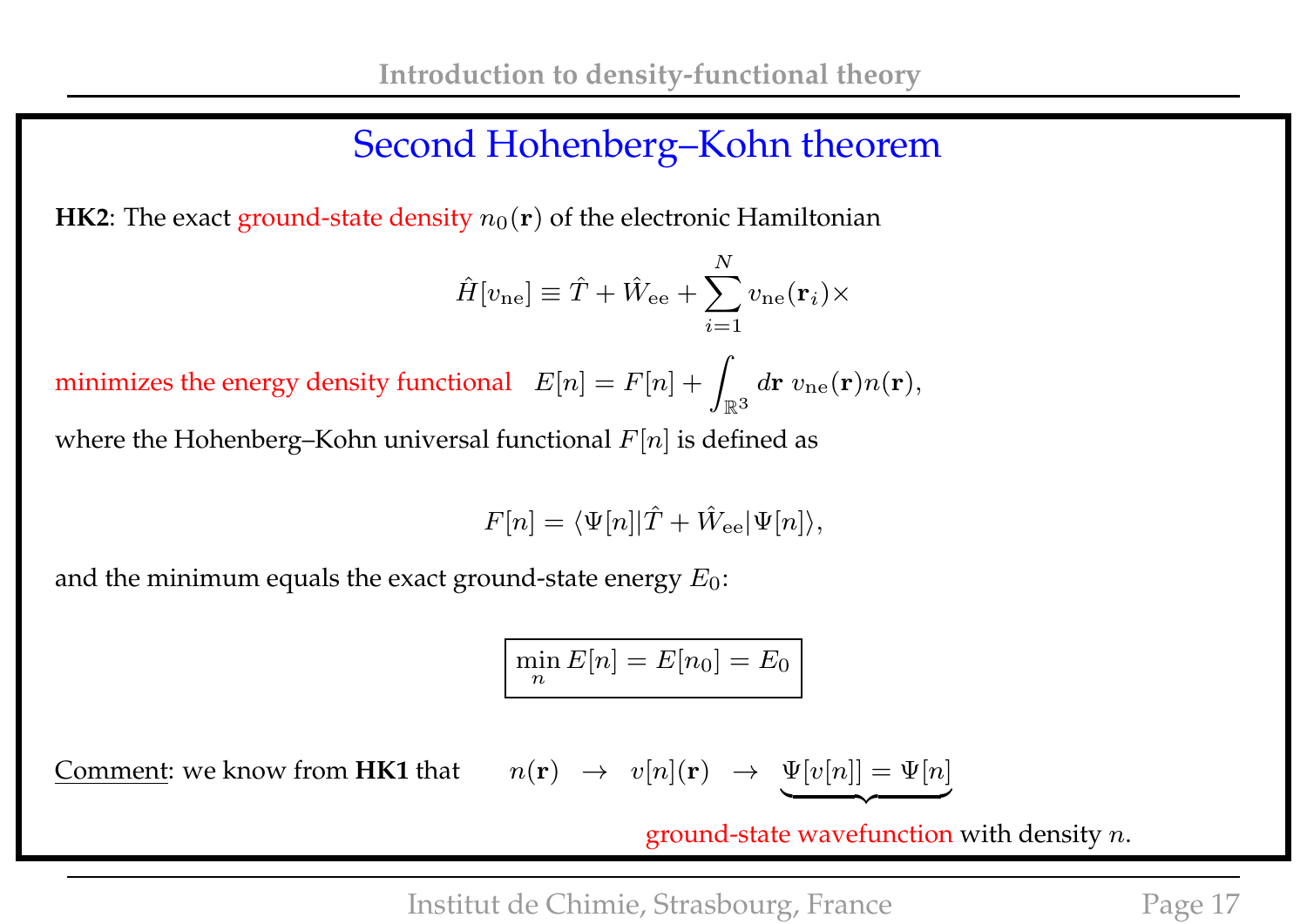## Second Hohenberg and Kohn theorem

#### Proof:

• for any density  $n(\mathbf{r})$ ,  $\Psi[n]$  is well defined according to **HK1** and

 $\langle \Psi[n]|\hat{H}[v_{\text{ne}}]|\Psi[n]\rangle \geq E_0$ 

$$
\underbrace{\langle \Psi[n]|\hat{T} + \hat{W}_{\text{ee}}|\Psi[n]\rangle}_{F[n]} + \int_{\mathbb{R}^3} d\mathbf{r} \, v_{\text{ne}}(\mathbf{r}) \underbrace{n_{\Psi[n]}(\mathbf{r})}_{n(\mathbf{r})} \ge E_0
$$
\nthus leading to  $E[n] \ge E_0$ 

• When  $n(\mathbf{r})$  equals the exact ground-state density  $n_0(\mathbf{r})$ :

$$
n_0(\mathbf{r}) \rightarrow v_{\text{ne}}(\mathbf{r}) \rightarrow \Psi[n_0] = \Psi[v_{\text{ne}}] = \Psi_0
$$

$$
E[n_0] = \langle \Psi_0 | \hat{T} + \hat{W}_{\text{ee}} | \Psi_0 \rangle + \int_{\mathbb{R}^3} d\mathbf{r} \ v_{\text{ne}}(\mathbf{r}) n_0(\mathbf{r}) = \langle \Psi_0 | \hat{T} + \hat{W}_{\text{ee}} + \hat{V}_{\text{ne}} | \Psi_0 \rangle = E_0
$$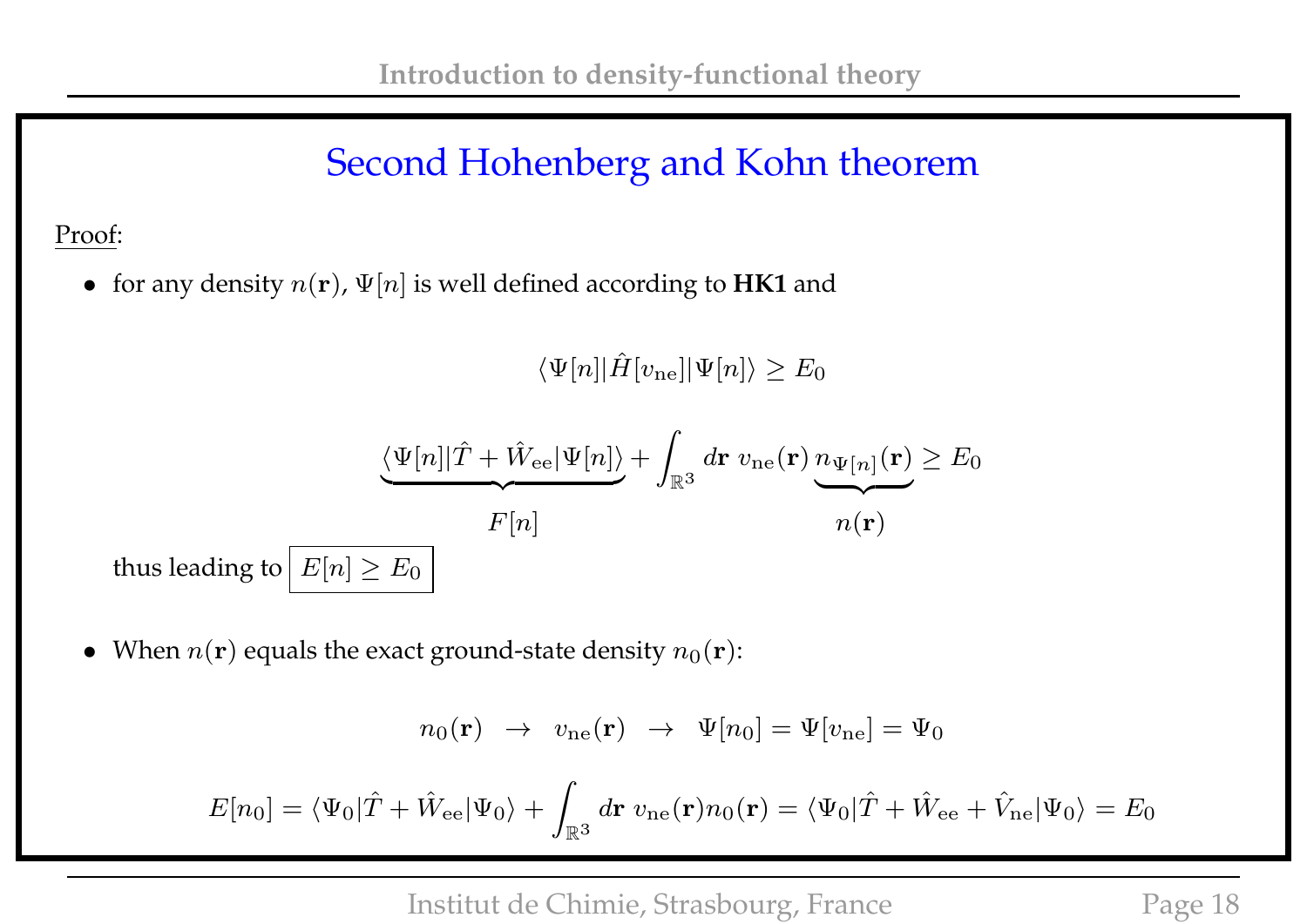# Using auxiliary non-interacting electrons to reach the exact density !

• The energy density functional

$$
E[n] = F[n] + \int_{\mathbb{R}^3} d\mathbf{r} \, v_{\text{ne}}(\mathbf{r}) n(\mathbf{r})
$$

is fully known from the HK functional  $F[n]$ , for which the explicit expression is unknown (!). Still,

 $unknown =$  <code>unknown</code> but somehow simpler  $+$   $\big(unknown -$  <code>unknown</code> but somehow simpler $\big)$ 

- **HK1** was formulated for "fully-interacting" electrons described by the Hamiltonian  $\hat{T}+\hat{W}_{\mathrm{ee}}+\sum$ N  $i=1$  $v(\mathbf{r}_i)\times$  :  $n(\mathbf{r}) \rightarrow \Psi[n] \rightarrow F[n] = \langle \Psi[n]|\hat{T} + \hat{W}_{\mathrm{ee}}|\Psi[n]\rangle$
- **HK1** is actually also valid for non-interacting (Kohn–Sham) electrons described by the Hamiltonian  $\hat{T} + \sum$ N  $i=1$  $v(\mathbf{r}_i) \times$  :  $n(\mathbf{r}) \rightarrow \Phi^{KS}[n] \rightarrow T_s[n] = \langle \Phi^{KS}[n] | \hat{T} | \Phi^{KS}[n] \rangle$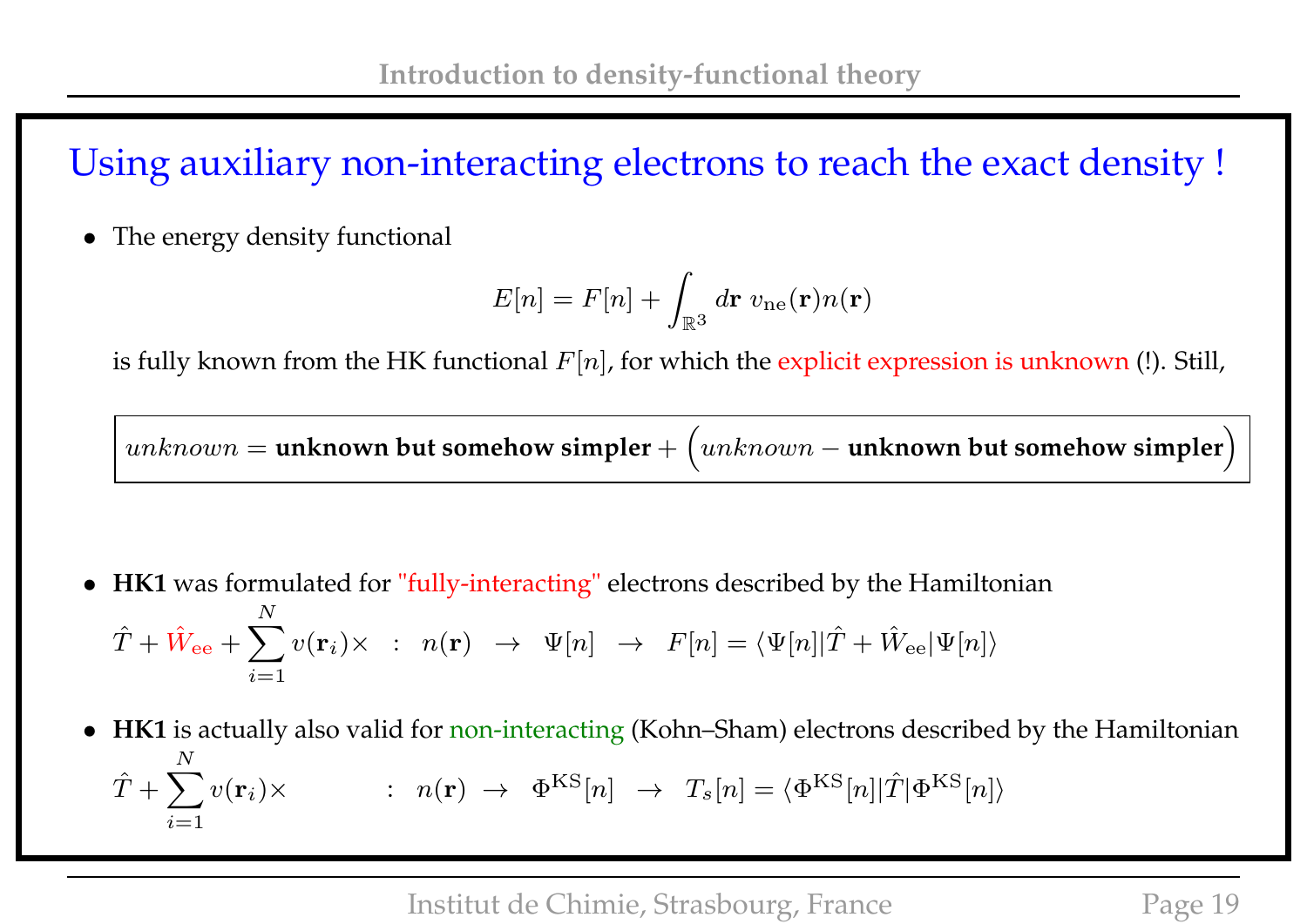#### Non-interacting electrons

- Once the non-interacting local potential  $v(\mathbf{r})$  corresponding to the density of interest n is determined (this is not trivial),  $T_s[n]$  is easily obtained since  $\Phi^{KS}[n]$  is a single Slater determinant.
- Two-electron case: let  $\varphi$  be the normalized solution to the one-electron Schrödinger equation

$$
-\frac{1}{2}\nabla_{\mathbf{r}}^2\varphi(\mathbf{r}) + v(\mathbf{r})\varphi(\mathbf{r}) = \varepsilon\varphi(\mathbf{r})
$$

with lowest energy  $\varepsilon.$  Then  $\left|\,\Phi^{\rm KS}[n]\equiv|\varphi^{\alpha}\varphi^{\beta}|\,\right|$  which gives

$$
\Phi^{\text{KS}}[n](\mathbf{r}_1,\sigma_1,\mathbf{r}_2,\sigma_2) = \frac{1}{\sqrt{2}}\varphi(\mathbf{r}_1)\varphi(\mathbf{r}_2)\Big(\delta_{\sigma_1\alpha}\delta_{\sigma_2\beta} - \delta_{\sigma_2\alpha}\delta_{\sigma_1\beta}\Big).
$$

Indeed,

$$
(\hat{T} + \sum_{i=1}^{2} v(\mathbf{r}_i) \times )\varphi(\mathbf{r}_1)\varphi(\mathbf{r}_2) = 2\varepsilon \varphi(\mathbf{r}_1)\varphi(\mathbf{r}_2) \longrightarrow (\hat{T} + \sum_{i=1}^{2} v(\mathbf{r}_i) \times )\Phi^{KS}[n] = 2\varepsilon \Phi^{KS}[n]
$$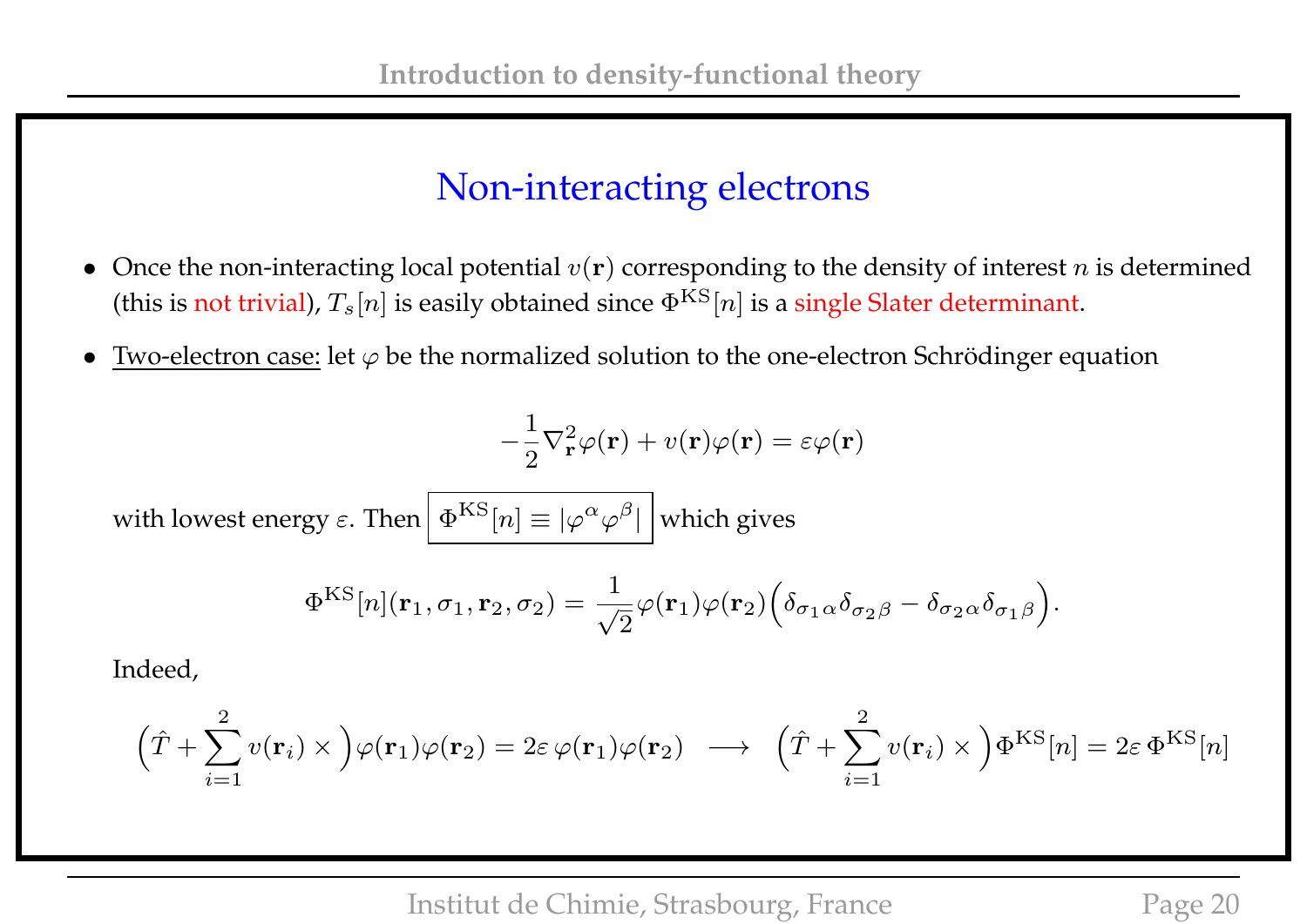## Non-interacting electrons

• The density is simply expressed in terms of the orbital  $\varphi$  as follows

$$
n(\mathbf{r}) = n_{\Phi} \kappa s_{[n]}(\mathbf{r}) = 2 \sum_{\sigma_1, \sigma_2 = \alpha, \beta} \int_{\mathbb{R}^3} d\mathbf{r}_2 \left( \Phi^{KS}[n](\mathbf{r}, \sigma_1, \mathbf{r}_2, \sigma_2) \right)^2
$$

$$
= 2 \varphi^2(\mathbf{r})
$$

and the non-interacting kinetic energy equals

$$
T_s[n] = \langle \Phi^{\text{KS}}[n] | \hat{T} | \Phi^{\text{KS}}[n] \rangle = 2 \,\varepsilon - \int_{\mathbb{R}^3} \text{d}\mathbf{r} \, v(\mathbf{r}) n(\mathbf{r}) = 2 \,\varepsilon - 2 \int_{\mathbb{R}^3} \text{d}\mathbf{r} \, v(\mathbf{r}) \, \varphi^2(\mathbf{r})
$$
\nwhich finally gives

\n
$$
T_s[n] = 2 \times -\frac{1}{2} \int_{\mathbb{R}^3} \text{d}\mathbf{r} \, \varphi(\mathbf{r}) \nabla_{\mathbf{r}}^2 \varphi(\mathbf{r})
$$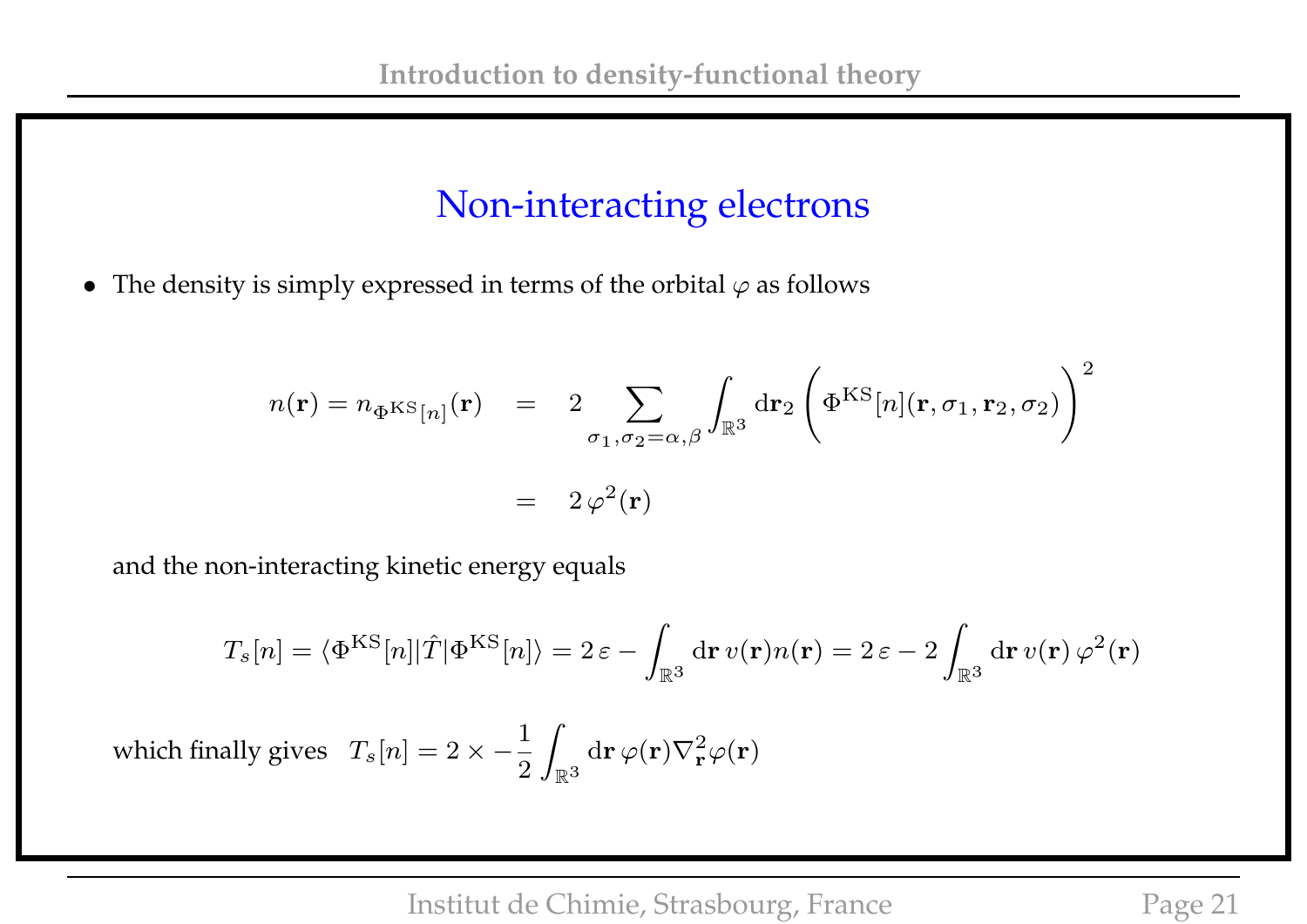# Non-interacting electrons

• For an even number  $N$  of electrons the KS determinant with density  $n$  can be formally written as

$$
\Phi^{\text{KS}}[n] \equiv |\varphi_1^2 \varphi_2^2 \dots \varphi_{\frac{N}{2}}^2|
$$

where the KS orbitals  $\varphi_i$  fulfill

$$
-\frac{1}{2}\nabla_{\mathbf{r}}^2\varphi_i(\mathbf{r}) + v_{\rm KS}[n](\mathbf{r})\varphi_i(\mathbf{r}) = \varepsilon_i\varphi_i(\mathbf{r}) \qquad i = 1,\ldots,N/2.
$$

Note that the local potential  $v_{\text{KS}}[n](\mathbf{r})$  is an implicit functional of n ensuring that

$$
n(\mathbf{r}) = n_{\Phi} \kappa s_{[n]}(\mathbf{r}) = 2 \sum_{i=1}^{N/2} \varphi_i^2(\mathbf{r}).
$$

• Once this potential is obtained, the "non-interacting" kinetic energy simply equals

$$
T_s[n] = \langle \Phi^{\rm KS}[n] | \hat{T} | \Phi^{\rm KS}[n] \rangle = 2 \times \sum_{i=1}^{\frac{N}{2}} - \frac{1}{2} \int_{\mathbb{R}^3} d\mathbf{r} \, \varphi_i(\mathbf{r}) \nabla_{\mathbf{r}}^2 \varphi_i(\mathbf{r})
$$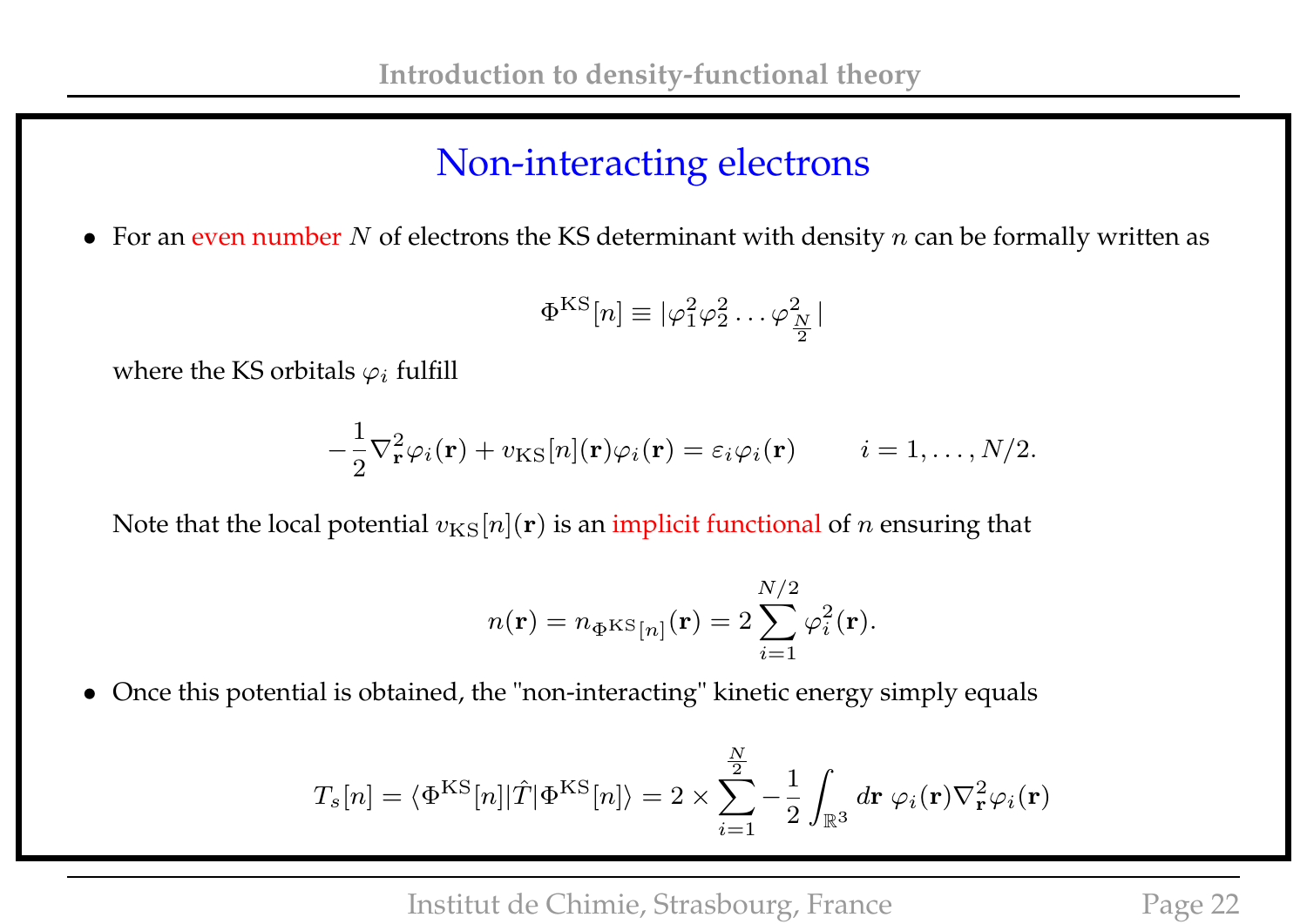• The non-interacting kinetic energy density functional  $T_s[n]$  being unknown but somehow simpler, Kohn and Sham proposed the following decomposition:

$$
F[n] = T_s[n] + \left(E[n] - T_s[n]\right)
$$

• What are the physical effects contained in  $F[n] - T_s[n]$ ?

Let us have a look at the MP2 energy expression for analysis purposes ...

$$
E_0 = \langle \Phi^{\text{HF}} | \hat{T} + \hat{V}_{\text{ne}} | \Phi^{\text{HF}} \rangle + \sum_{i,j=1}^{N/2} 2 \langle ij | ij \rangle \quad - \sum_{i,j=1}^{N/2} \langle ij | ji \rangle + \sum_{a,b,i,j} \frac{\langle ab | ij \rangle \Big( 2 \langle ab | ij \rangle - \langle ab | ji \rangle \Big)}{\varepsilon_i + \varepsilon_j - \varepsilon_a - \varepsilon_b} + \dots
$$

$$
E_{\text{H}} \qquad E_{\text{x}}
$$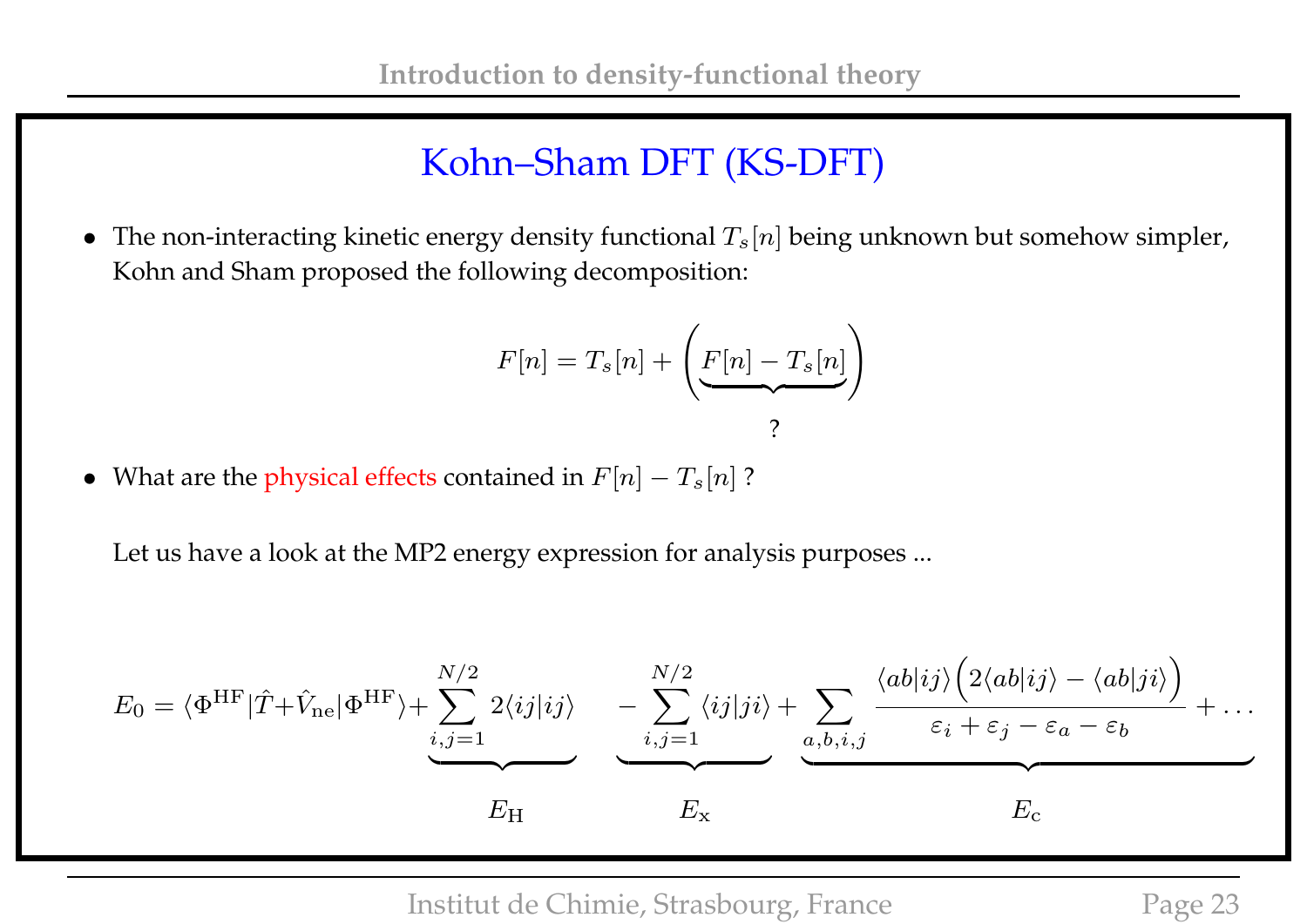• Hartree–exchange–correlation energy functional:  $E_{Hxc}[n] = F[n] - T_s[n]$ 

• Hartree (or Coulomb) energy in Hartree-Fock (HF): 
$$
E_{\rm H} = \frac{1}{2} \int_{\mathbb{R}^3} \int_{\mathbb{R}^3} d{\bf r} d{\bf r}' \frac{n_{\Phi^{\rm HF}}({\bf r}) n_{\Phi^{\rm HF}}({\bf r}')}{|{\bf r} - {\bf r}'|}
$$

 $\rightarrow$  universal Hartree functional  $\parallel$  *I* 

$$
E_{\mathrm{H}}[n] = \frac{1}{2} \int_{\mathbb{R}^3} \int_{\mathbb{R}^3} \mathrm{d} \mathbf{r} \mathrm{d} \mathbf{r}' \frac{n(\mathbf{r}) n(\mathbf{r}')}{|\mathbf{r} - \mathbf{r}'|} \ .
$$

• Exchange energy in HF:

$$
E_{\rm x} = -\int_{\mathbb{R}^3}\int_{\mathbb{R}^3}{\rm d} \mathbf{r} {\rm d} \mathbf{r}' \frac{\sum_{i=1}^{N/2}\varphi_i(\mathbf{r})\varphi_i(\mathbf{r}')\sum_{j=1}^{N/2}\varphi_j(\mathbf{r})\varphi_j(\mathbf{r}')}{|\mathbf{r} - \mathbf{r}'|} = \langle \Phi^{\rm HF} | \hat{W}_{\rm ee} | \Phi^{\rm HF} \rangle - E_{\rm H}
$$

−→ universal (implicit) exchange functional

$$
E_{\rm x}[n] = \langle \Phi^{\rm KS}[n] | \hat{W}_{\rm ee} | \Phi^{\rm KS}[n] \rangle - E_{\rm H}[n]
$$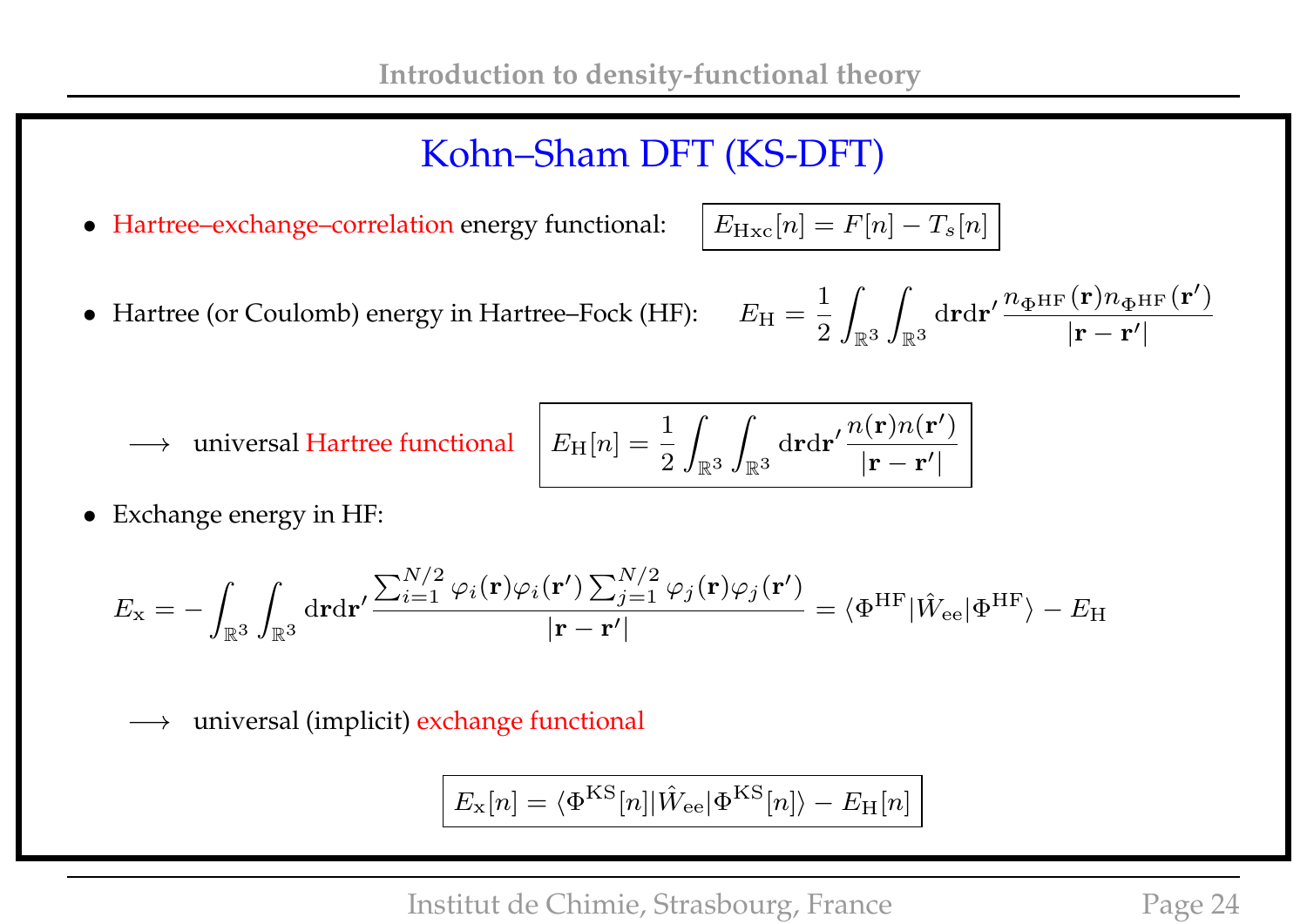• Universal correlation functional:

$$
E_{\rm c}[n] = E_{\rm Hxc}[n] - E_{\rm H}[n] - E_{\rm x}[n] \Big|
$$

• According to **HK2** the exact ground-state energy equals

$$
E_0 = F[n_0] + \int_{\mathbb{R}^3} d\mathbf{r} \, v_{ne}(\mathbf{r}) n_0(\mathbf{r})
$$
  
=  $T_s[n_0] + E_{Hxc}[n_0] + \int_{\mathbb{R}^3} d\mathbf{r} \, v_{ne}(\mathbf{r}) n_0(\mathbf{r})$   
=  $\langle \Phi^{KS} | \hat{T} | \Phi^{KS} \rangle + E_{Hxc}[n_0] + \int_{\mathbb{R}^3} d\mathbf{r} \, v_{ne}(\mathbf{r}) n_0(\mathbf{r})$ 

where  $\Phi^{KS} = \Phi^{KS}[n_0]$  is the KS determinant with the exact physical (fully-interacting) density  $n_0$ .

- **Important conclusion**: the exact energy is obtained with one single determinant in KS-DFT !
- How do we find  $\Phi^{KS}$  ? All we need to know is actually the Hxc functional  $E_{Hxc}[n]$

W. Kohn and L. J. Sham, Phys. Rev. A **140**, 1133 (1965)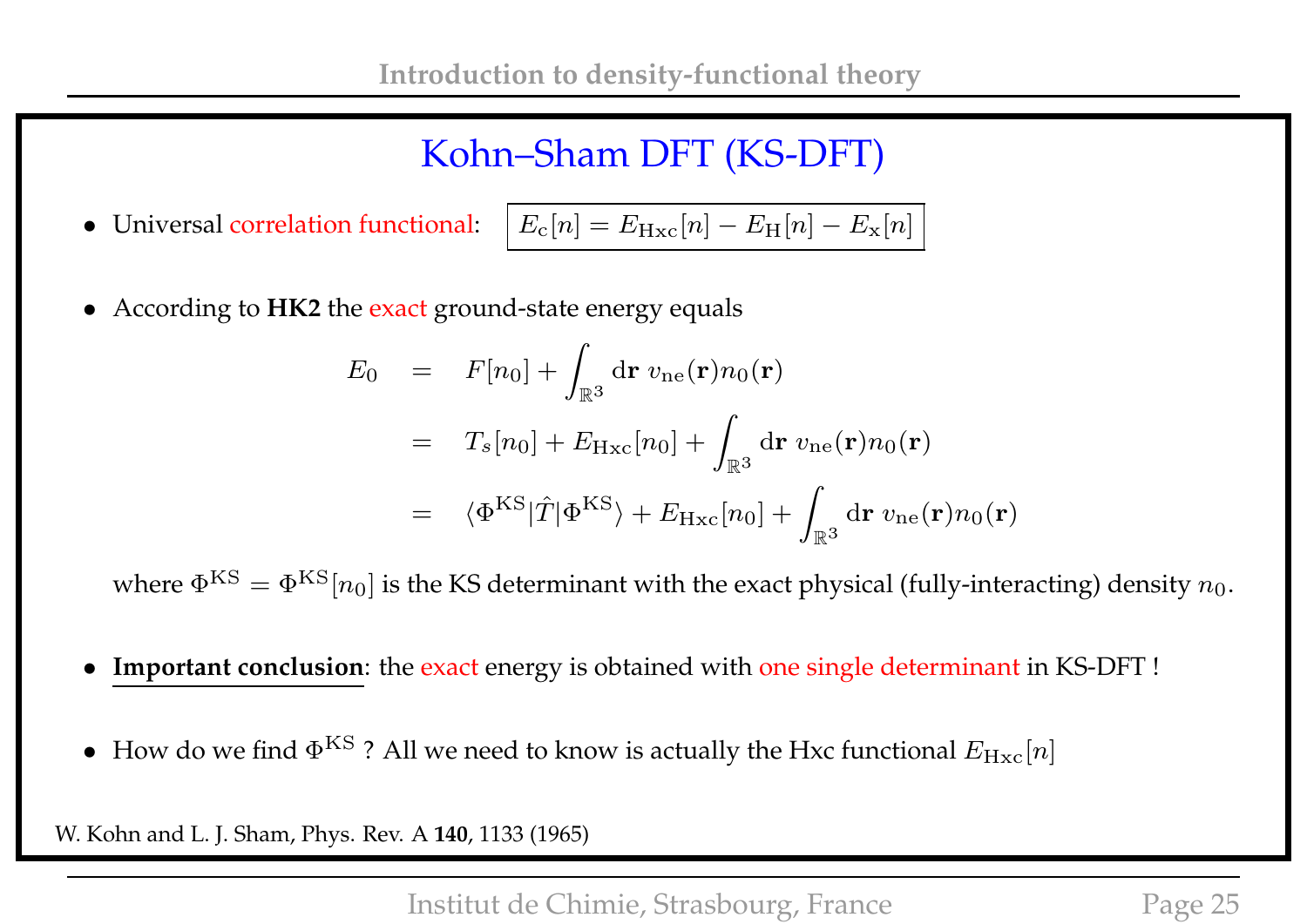# Levy–Lieb constrained search formalism

- For a given density *n* there is a unique potential  $v_{\text{KS}}[n](\mathbf{r})$ , if it exists ..., such that  $\Phi^{\text{KS}}[n]$  is the ground state of  $\hat{T} + \sum$ N  $i=1$  $v_{\text{KS}}[n] (\mathbf{r}_i) \times \;$  with density  $n.$
- For all normalized wavefunctions  $\Psi$  with density n the following inequality is fulfilled:

$$
\left\langle \Phi^{\rm KS}[n] \middle| \left( \hat{T} + \sum_{i=1}^{N} v_{\rm KS}[n](\mathbf{r}_i) \times \right) \middle| \Phi^{\rm KS}[n] \right\rangle \le \left\langle \Psi \middle| \left( \hat{T} + \sum_{i=1}^{N} v_{\rm KS}[n](\mathbf{r}_i) \times \right) \middle| \Psi \right\rangle
$$
  

$$
\longrightarrow T_{\rm s}[n] \le \left\langle \Psi | \hat{T} | \Psi \right\rangle \longrightarrow \boxed{T_{\rm s}[n] = \min_{\Psi \to n} \left\langle \Psi | \hat{T} | \Psi \right\rangle}
$$

• Therefore  $\langle \Phi^{KS} | \hat{T} | \Phi^{KS} \rangle = T_s[n_0] = \min_{\mathbf{I}}$  $\Psi \rightarrow n_0$  $\langle \Psi | \hat{T} | \Psi \rangle$  but we do not know  $n_0$  ...

• Note that, as a consequence of the previous equality,  $T_{\rm s}[n_0] \leq \langle \Psi_0|\hat{T}|\Psi_0\rangle$ !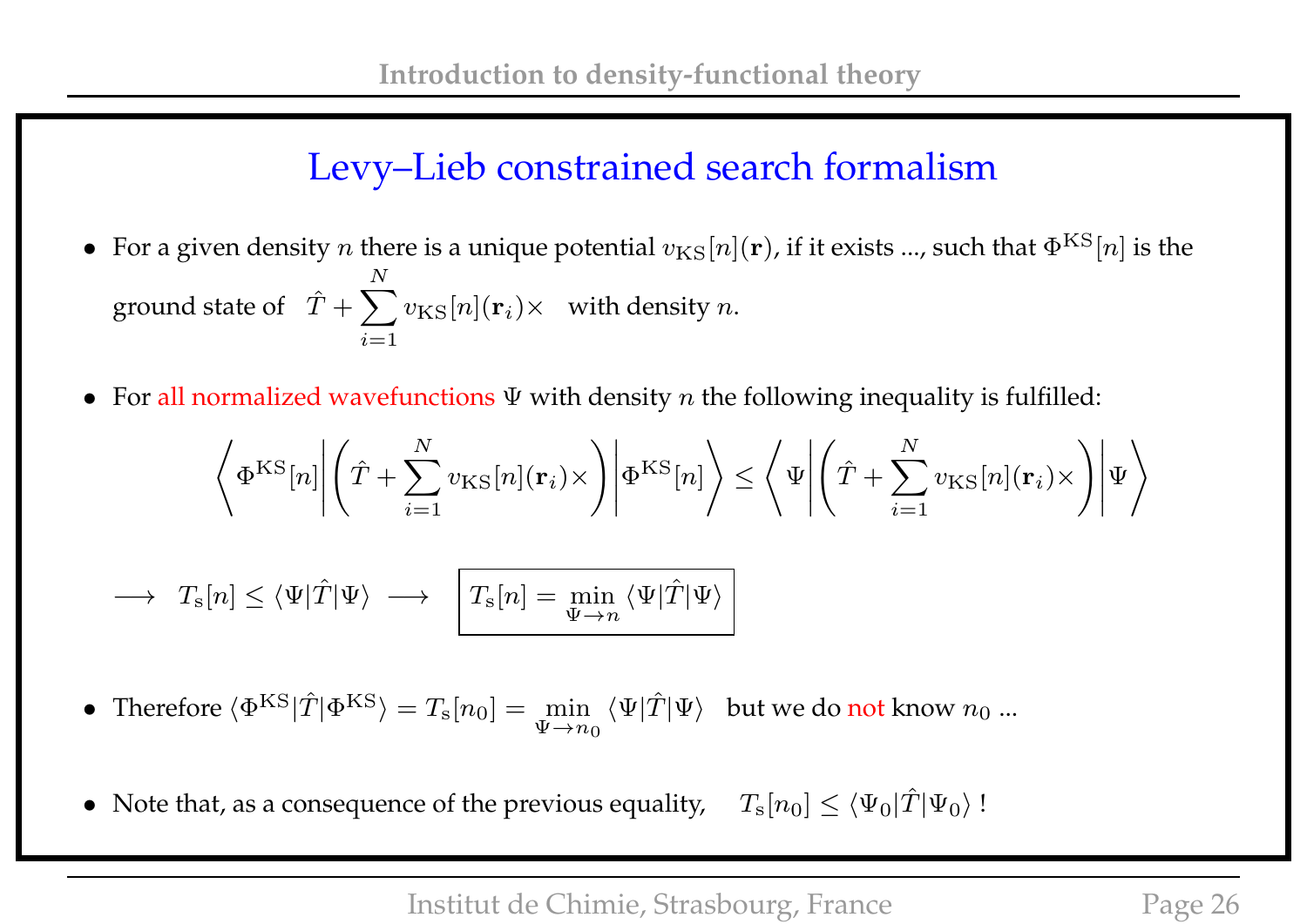• For any normalized wavefunction Ψ,

$$
\langle \Psi | \hat{T} | \Psi \rangle \geq T_{\rm s}[n_{\Psi}]
$$
  

$$
\langle \Psi | \hat{T} + \hat{V}_{\rm ne} | \Psi \rangle \geq T_{\rm s}[n_{\Psi}] + \int_{\mathbb{R}^3} d\mathbf{r} \, v_{\rm ne}(\mathbf{r}) n_{\Psi}(\mathbf{r})
$$
  

$$
\langle \Psi | \hat{T} + \hat{V}_{\rm ne} | \Psi \rangle + E_{\rm Hxc}[n_{\Psi}] \geq T_{\rm s}[n_{\Psi}] + E_{\rm Hxc}[n_{\Psi}] + \int_{\mathbb{R}^3} d\mathbf{r} \, v_{\rm ne}(\mathbf{r}) n_{\Psi}(\mathbf{r})
$$
  

$$
E[n_{\Psi}] \geq E_0
$$
  
where  $\hat{V}_{\rm ne} \equiv \sum_{i=1}^N v_{\rm ne}(\mathbf{r}_i) \times$ .

• The exact ground-state energy  $E_0$  is recovered when  $\Psi = \Phi^{KS}$  thus leading to

$$
E_0 = \min_{\Psi} \left\{ \langle \Psi | \hat{T} + \hat{V}_{\text{ne}} | \Psi \rangle + E_{\text{Hxc}}[n_{\Psi}] \right\}
$$

• Note that the minimization can be restricted to single determinantal wavefunctions Φ.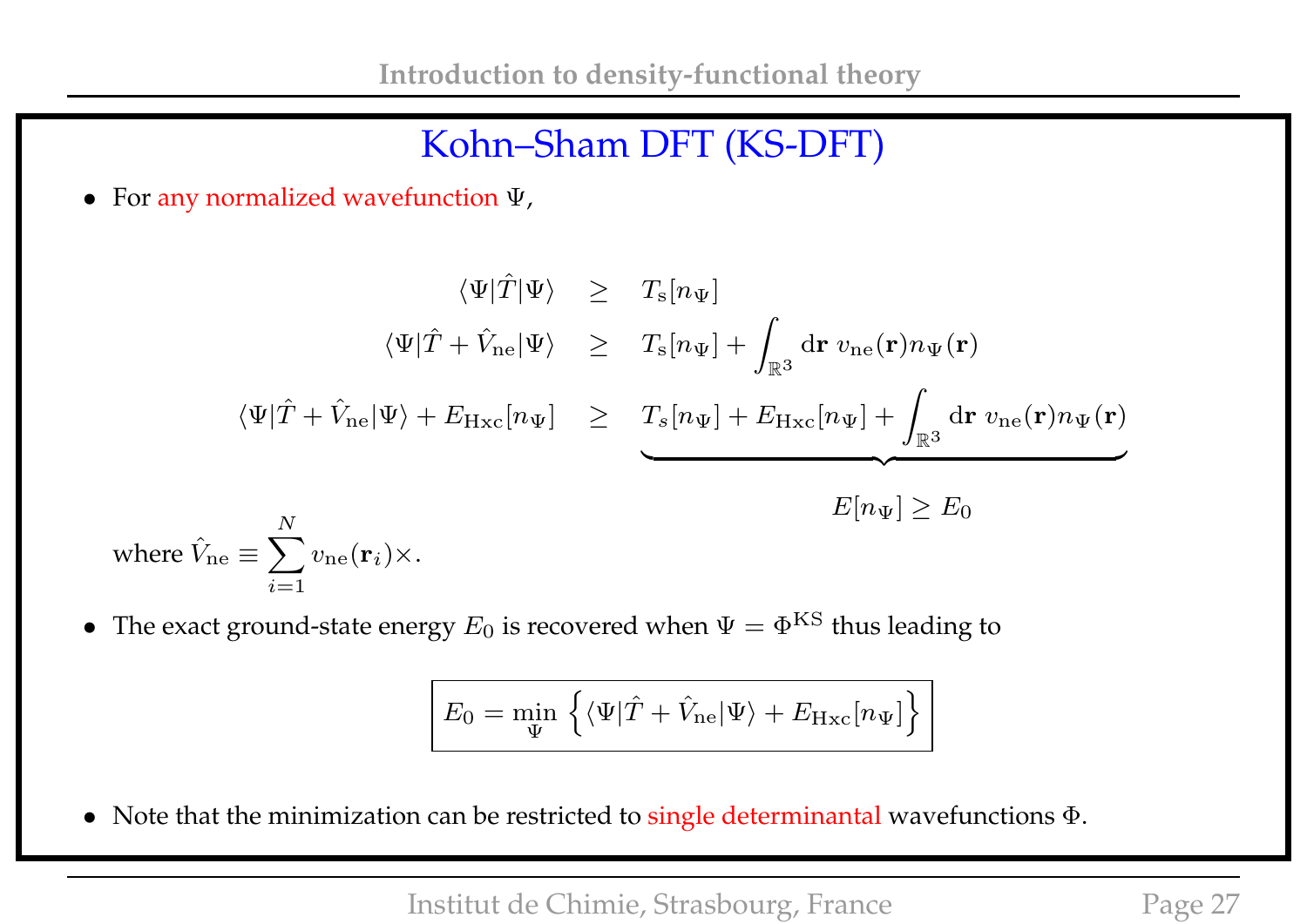### Mathematical interlude: functional derivative

• Let  $f : x \mapsto f(x)$  be a function of x. The derivative of f at  $x = x_0$  is obtained from the Taylor expansion ( $\delta x$  is a small variation of x around  $x_0$ )

$$
f(x_0 + \delta x) = f(x_0) + \left. \frac{\mathrm{d}f}{\mathrm{d}x} \right|_{x=x_0} \times \delta x + \frac{1}{2} \left. \frac{\mathrm{d}^2 f}{\mathrm{d}x^2} \right|_{x=x_0} \times \delta x^2 + \dots
$$

• Let  $S : n \mapsto S[n]$  be a functional of the density n. The functional derivative of S at  $n = n_0$  is by definition a function of r that is denoted  $\frac{\delta S}{\delta \sigma}$  $\delta n({\bf r})$  $[n_0]$ . The latter is obtained from the Taylor expansion  $(\delta n(\mathbf{r}))$  is a small variation of the density around  $n_0$ ):

$$
S[n_0+\delta n]=S[n_0]+\int_{\mathbb{R}^3}{\rm d}{\bf r}\,\frac{\delta S}{\delta n({\bf r})}[n_0]\times \delta n({\bf r})+\frac{1}{2}\int_{\mathbb{R}^3}\int_{\mathbb{R}^3}{\rm d}{\bf r}{\rm d}{\bf r}'\,\frac{\delta^2S}{\delta n({\bf r})\delta n({\bf r}')}[n_0]\times \delta n({\bf r})\delta n({\bf r}')+\dots
$$

• Example: 
$$
S[n] = \int_{\mathbb{R}^3} d\mathbf{r} n^2(\mathbf{r}) \longrightarrow \frac{\delta S}{\delta n(\mathbf{r})} [n_0] = 2n_0(\mathbf{r})
$$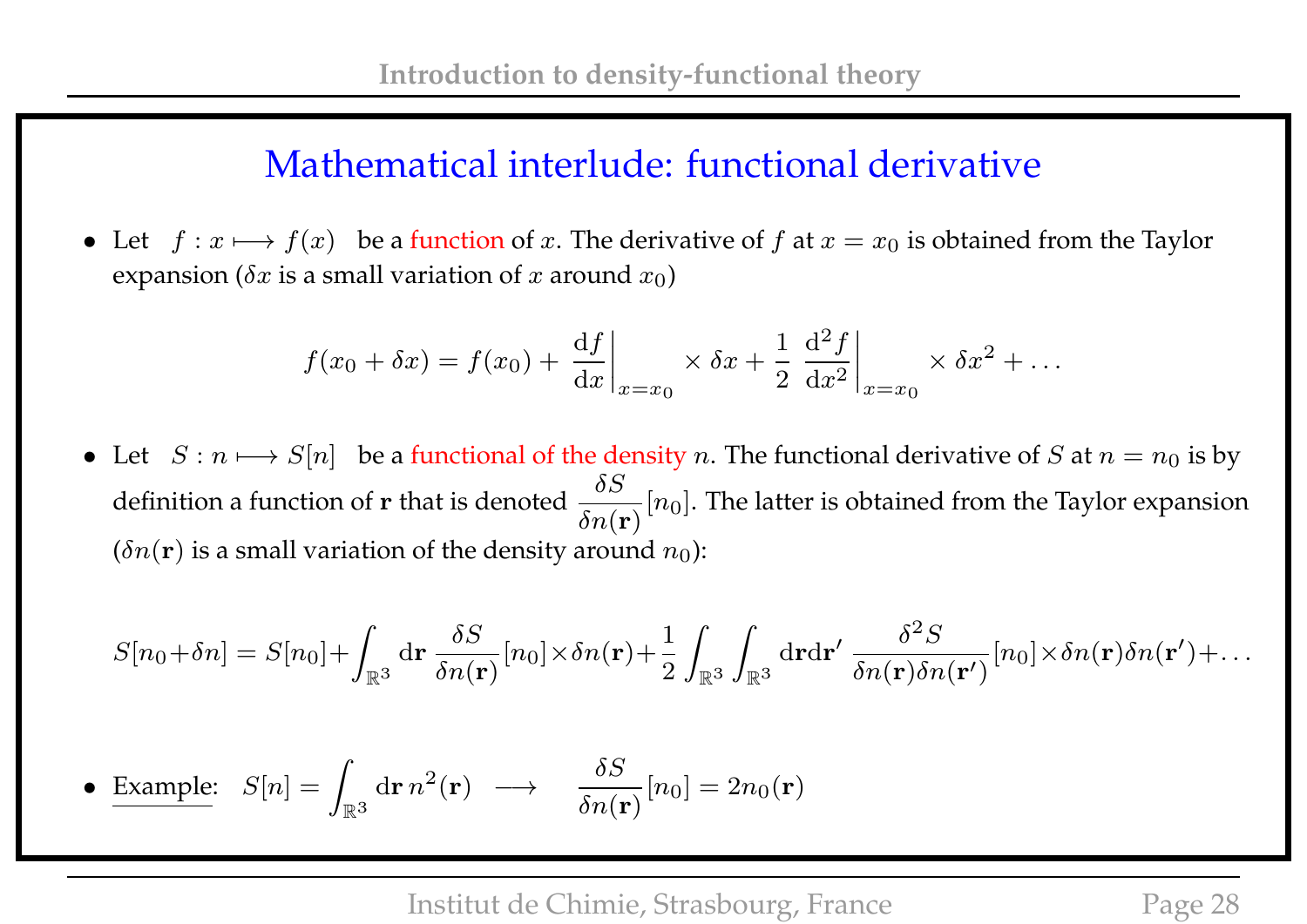# Self-consistent KS equations

• The minimization of the KS-DFT-based energy expression must be performed under wavefunction normalization constraint, thus leading to the following Lagrangian,

$$
\mathcal{L}[\Psi] = \langle \Psi | \hat{T} + \hat{V}_{\text{ne}} | \Psi \rangle + E_{\text{Hxc}}[n_{\Psi}] + \mathcal{E}^{\text{KS}} \Big( 1 - \langle \Psi | \Psi \rangle \Big).
$$

• Using the expression  $n_{\Psi}(\mathbf{r}) = \langle \Psi | \hat{n}(\mathbf{r}) | \Psi \rangle$  and the stationarity condition  $\delta \mathcal{L}[\Phi^{KS}] = 0$  leads to

$$
\overline{\left(\hat{T} + \sum_{i=1}^{N} \left[v_{\text{ne}}(\mathbf{r}_i) + \frac{\delta E_{\text{Hxc}}[n_{\Phi} \text{KS}]}{\delta n(\mathbf{r}_i)}\right] \times\right) \Phi^{\text{KS}}} = \mathcal{E}^{\text{KS}} \Phi^{\text{KS}},
$$

or, equivalently,  $\Phi^{\text{KS}} \equiv$  $\Big\}$  $\begin{array}{c} \hline \end{array}$  $\Big\}$  $\vert$  $(\varphi_1^{\mathrm{KS}}$  $\binom{\rm KS}{1}^2\left(\varphi_2^{\rm KS}\right)$  $\genfrac{}{}{0pt}{}{\text{KS}}{2}^{2}\cdots \genfrac{}{}{0pt}{}{\varphi_{N/}^{\text{KS}}}$  $N/2$  $\chi^2$  $\Big\}$  $\Big\}$  $\vert$ , where the KS orbitals  $\varphi^{\mathrm{KS}}_i$  $i^{\rm KS}(\mathbf{r})$  fulfill the following self-consistent equations,

$$
\left[ -\frac{1}{2} \nabla_{\mathbf{r}}^2 \varphi_i^{\mathrm{KS}}(\mathbf{r}) + \left( v_{\mathrm{ne}}(\mathbf{r}) + \frac{\delta E_{\mathrm{Hxc}}[n_{\Phi} \mathrm{KS}]}{\delta n(\mathbf{r})} \right) \varphi_i^{\mathrm{KS}}(\mathbf{r}) = \varepsilon_i^{\mathrm{KS}} \varphi_i^{\mathrm{KS}}(\mathbf{r}) \right] \qquad i = 1, \dots, N/2,
$$
  

$$
N/2 \qquad \qquad N/2
$$

with 
$$
n_{\Phi^{KS}}(\mathbf{r}) = 2 \sum_{i=1}^{N/2} |\varphi_i^{KS}(\mathbf{r})|^2
$$
 and  $\mathcal{E}^{KS} = 2 \sum_{i=1}^{N/2} \varepsilon_i^{KS}$ .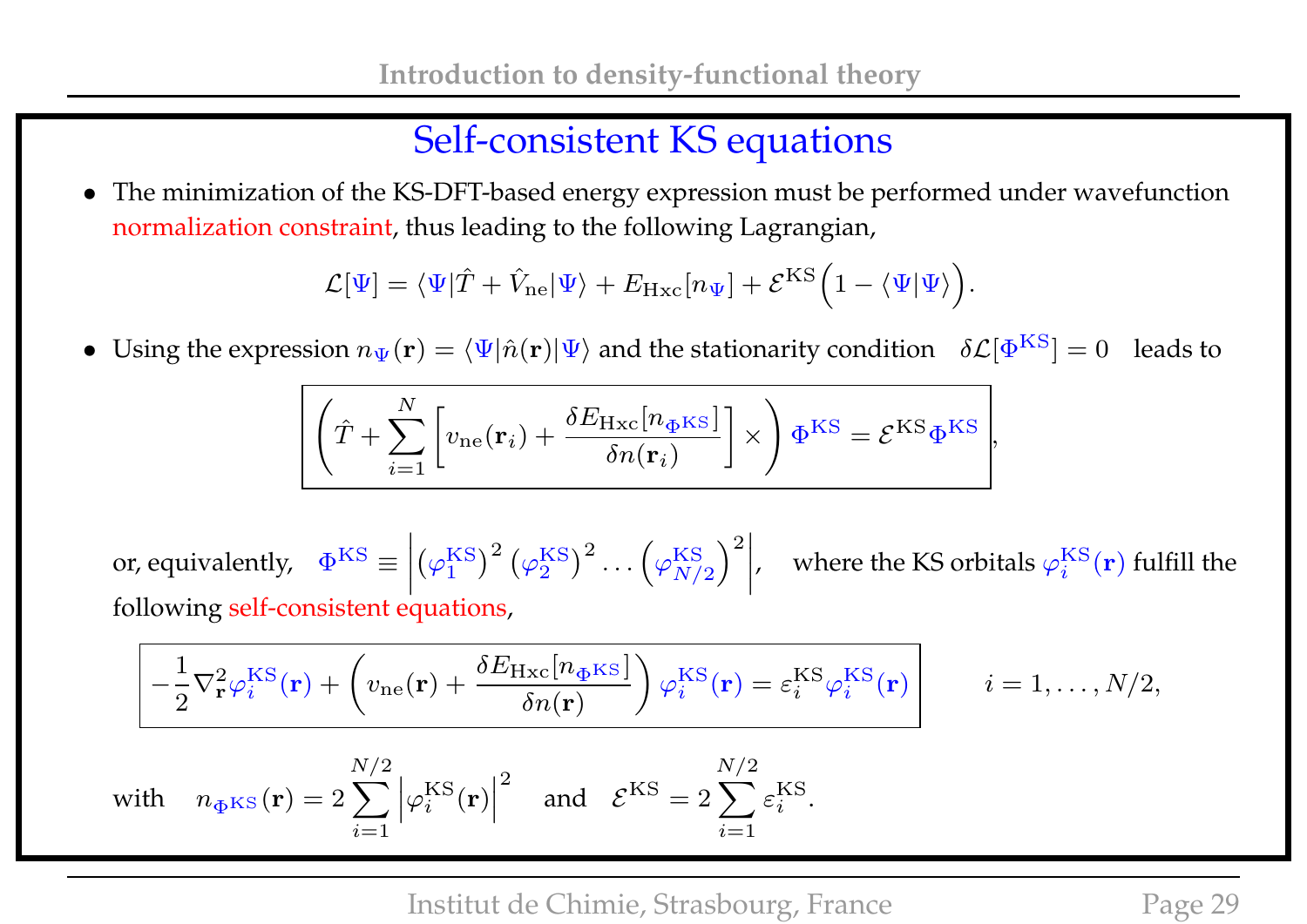## The Nobel Prize in Chemistry 1998 **Walter Kohn - Facts**



**Walter Kohn**

**Born:** 9 March 1923, Vienna, Austria **Died:** 19 April 2016, Santa Barbara, CA, USA

**Affiliation at the time of the award:** University of California, Santa Barbara, CA, USA

**Prize motivation:** "for his development of the density-functional theory"

**Field:** theoretical chemistry

**Prize share:** 1/2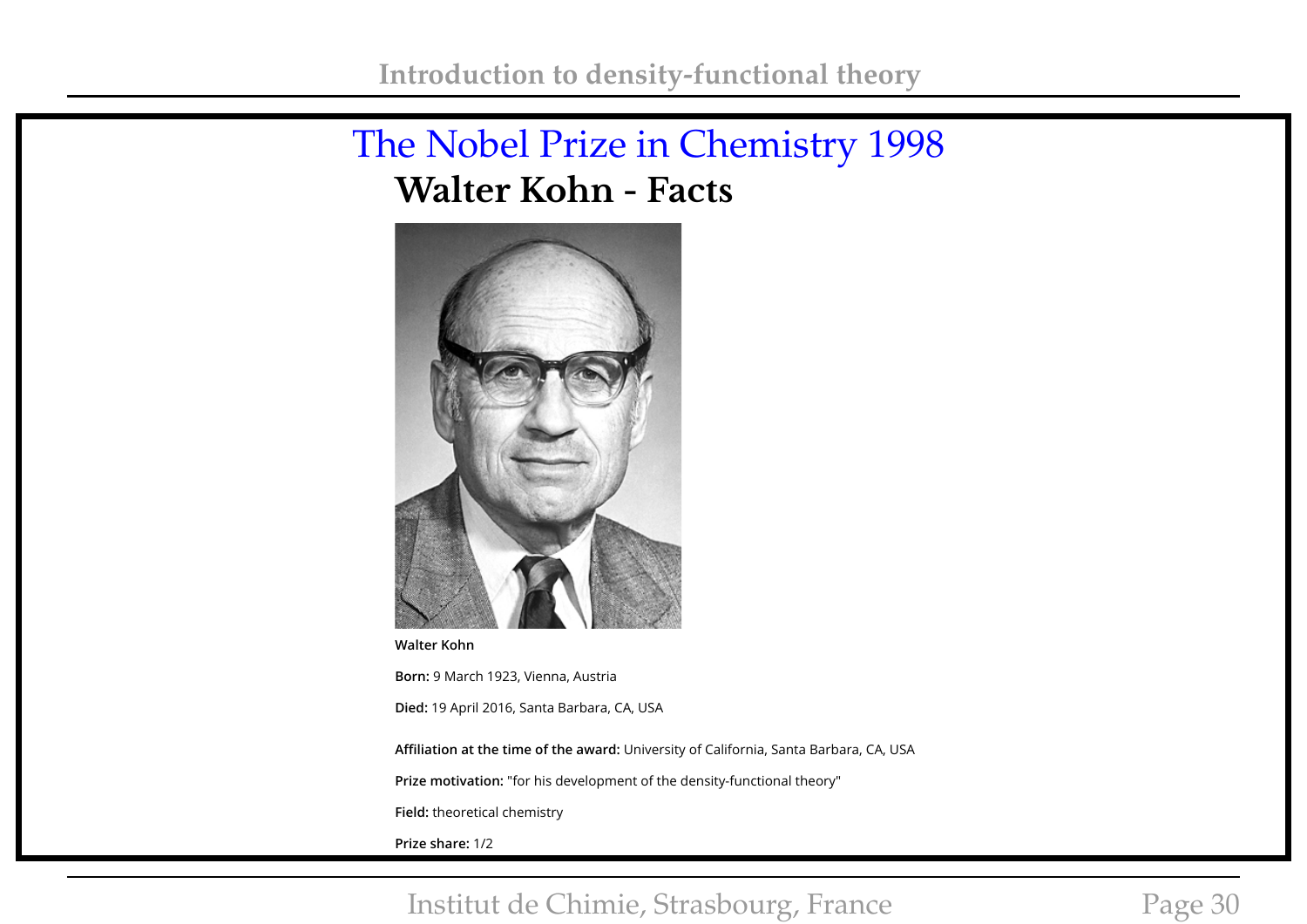Comparing wavefunction theory with KS-DFT •  $E_0 = \min_{\mathbf{x}}$ Ψ  $\left\{ \langle \Psi | \hat{T} + \hat{V}_{\rm ne} + \hat{W}_{\rm ee} | \Psi \rangle \right\} = \min_{\Psi} \left\{ \hat{\Psi} | \hat{T} \hat{\Psi} \right\}$ Φ  $\left\{\langle\Phi| \hat{T}+\hat{V}_{\rm ne} |\Phi\rangle +E_{\rm Hxc}[n_\Phi]\right\}$ ↓ ↓  $\Psi = \Phi^{\rm HF} + \sum C_k {\rm det}_k$ k  $\overline{\phantom{a}}$  $\Phi = |\varphi_1^2\>$  $_1^2\varphi _2^2$  $\frac{2}{2}\ldots \varphi_{\frac{\;N\;}{\;N}}^2$ 2 |  $\overline{\phantom{a}}$ 

multideterminantal wave function single determinant

 $\mathbb{R}^3$ 

• Standard approximations to  $E_{\text{xc}}[n]$ :

$$
E_{\text{xc}}^{\text{LDA}}[n] = \int_{\mathbb{R}^3} d\mathbf{r} \, f(n(\mathbf{r})) \longrightarrow \text{local density approximation (LDA)}
$$
  
\n
$$
E_{\text{xc}}^{\text{GGA}}[n] = \int_{\mathbb{R}^3} d\mathbf{r} \, f(n(\mathbf{r}), |\nabla n(\mathbf{r})|) \longrightarrow \text{ generalized gradient approximation}
$$
  
\n
$$
E_{\text{xc}}^{\text{meta-GGA}}[n] = \int_{\mathbb{R}^3} d\mathbf{r} \, f(n(\mathbf{r}), |\nabla n(\mathbf{r})|, \nabla^2 n(\mathbf{r}), \sum_{i=1}^{N/2} |\nabla \varphi_i(\mathbf{r})|^2) \longrightarrow \text{meta-GGA}
$$

 $i=1$ 

where  $f$  denotes a function.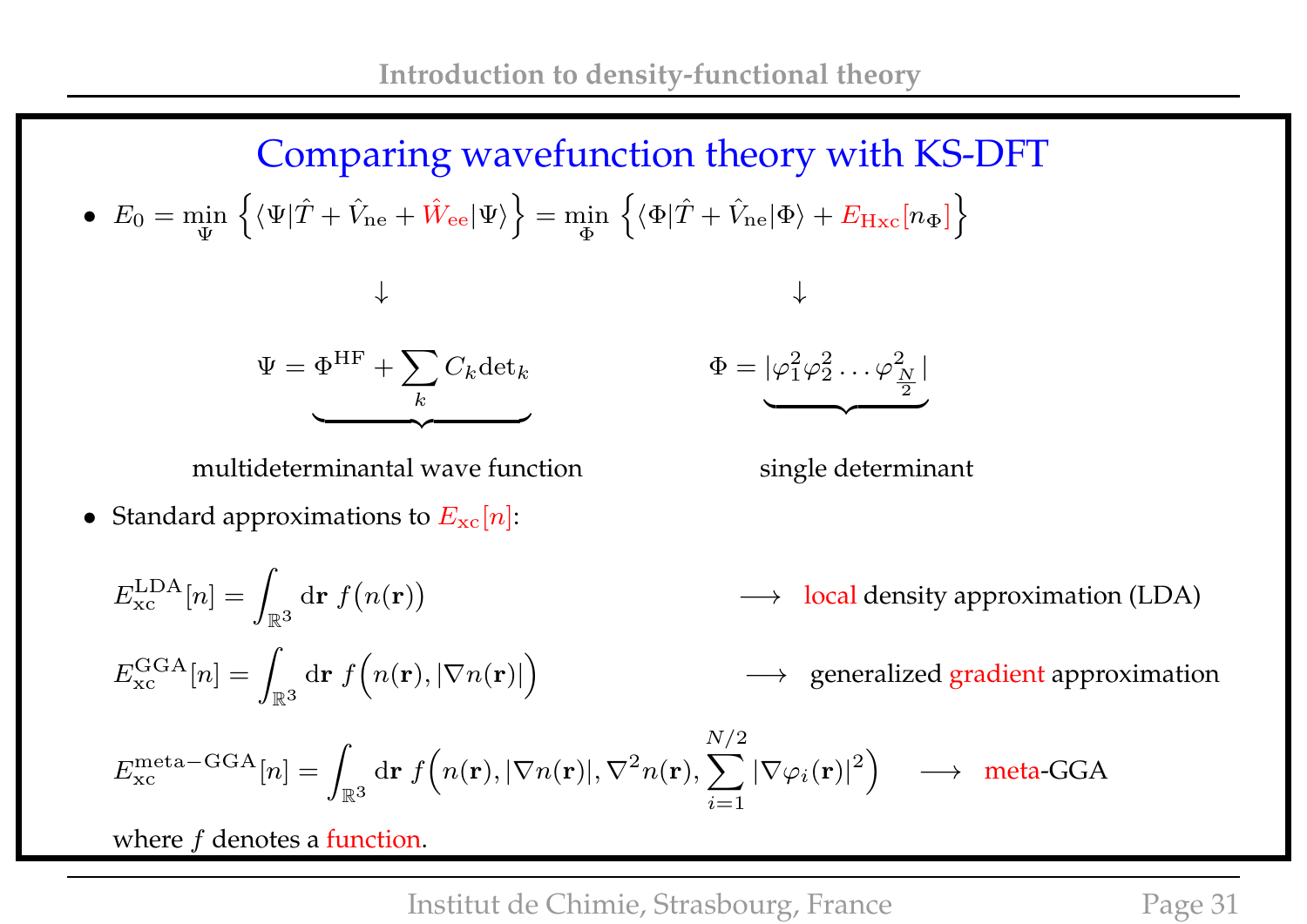## The uniform electron gas as a model system

Basic idea:

• Let us first consider a single free particle in a box with volume  $L \times L \times L$  and  $L \to +\infty$ . The Schrödinger equation is

$$
-\frac{1}{2}\nabla_{\mathbf{r}}^2\varphi_{\mathbf{k}}(\mathbf{r}) = \varepsilon_{\mathbf{k}}\varphi_{\mathbf{k}}(\mathbf{r})
$$

and the solutions are  $\varphi_{\bf k}({\bf r}) = -\frac{1}{\sqrt{2}}$  $L^3$  $e^{i\mathbf{k} \cdot \mathbf{r}}$  and  $\varepsilon_{\mathbf{k}} = k^2/2$  with  $\mathbf{k} \equiv (k_x, k_y, k_z)$ .

- Note that the wavefunction is complex
- In this case the electron density equals  $n(\mathbf{r}) = |\varphi_{\mathbf{k}}(\mathbf{r})|^2 =$ 1  $L^3$ ←− constant !
- A large number of electrons N is then introduced into the box. The electron density  $n(\mathbf{r}) = N/L^3$ is held constant as  $N \to +\infty$  and  $L \to +\infty$
- The KS system is simply obtained when neglecting the electron-electron repulsions
- Analytical expression for the exchange energy:  $E_{\rm x}^{\rm LDA}$  $\mathbf{x}^{\text{LDA}}[n] = -$ 3 4  $\sqrt{3}$  $\pi$  $\bigwedge^{1/3}$  $\mathbb{R}^3$  $\mathrm{d}\mathbf{r} \; n^{4/3}(\mathbf{r})$
- Numerical calculation of the correlation energy (Coupled Cluster, Quantum Monte Carlo)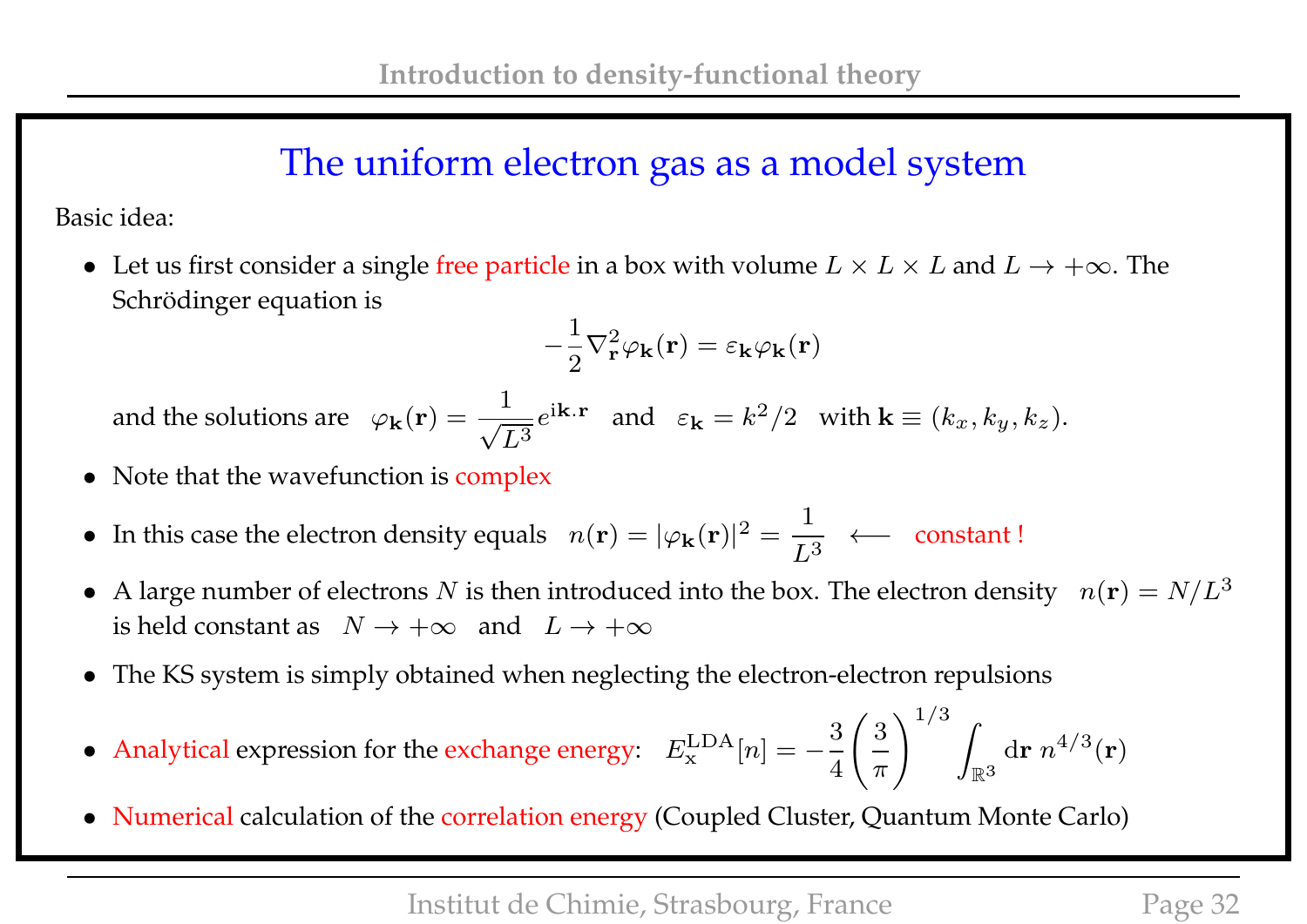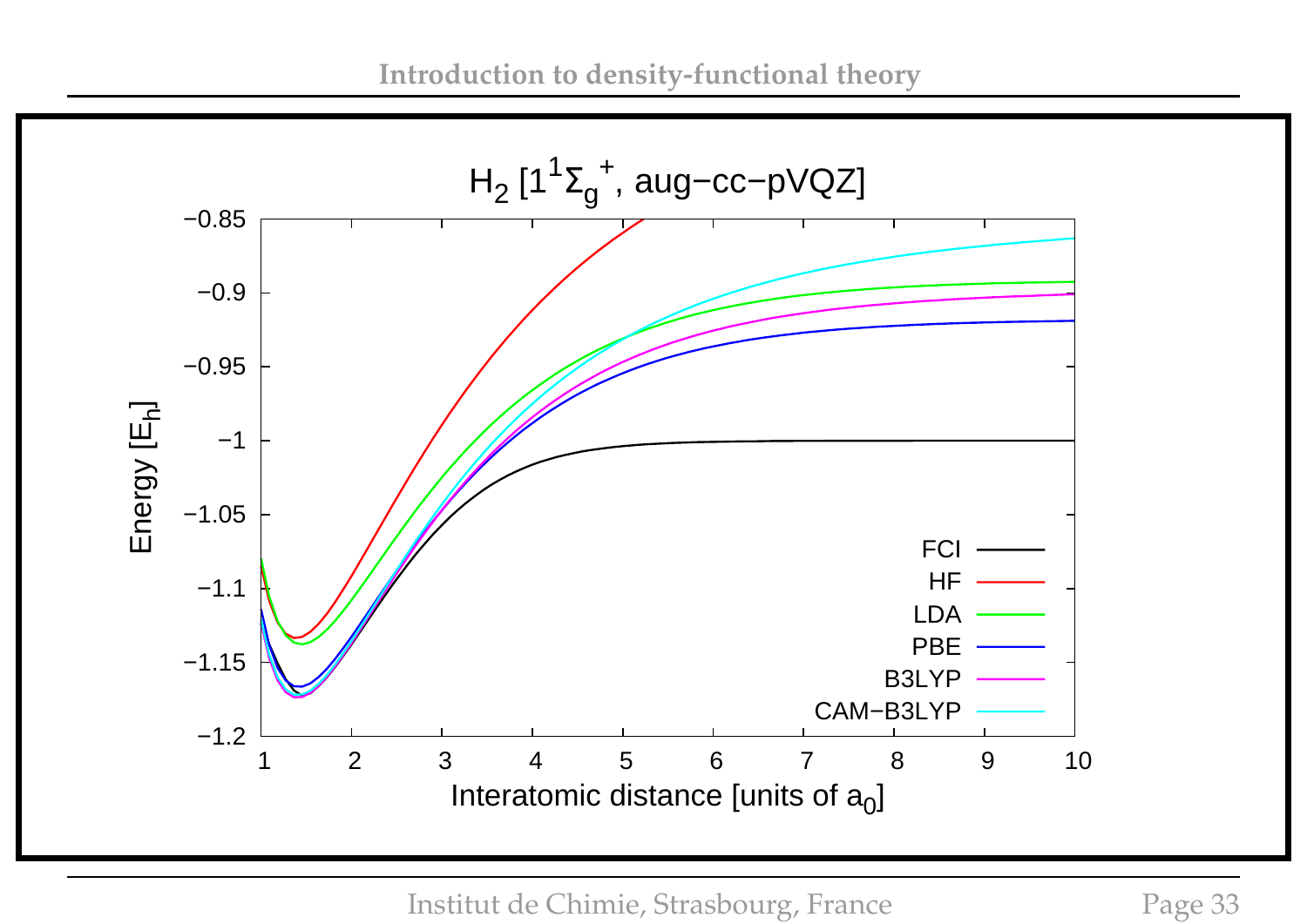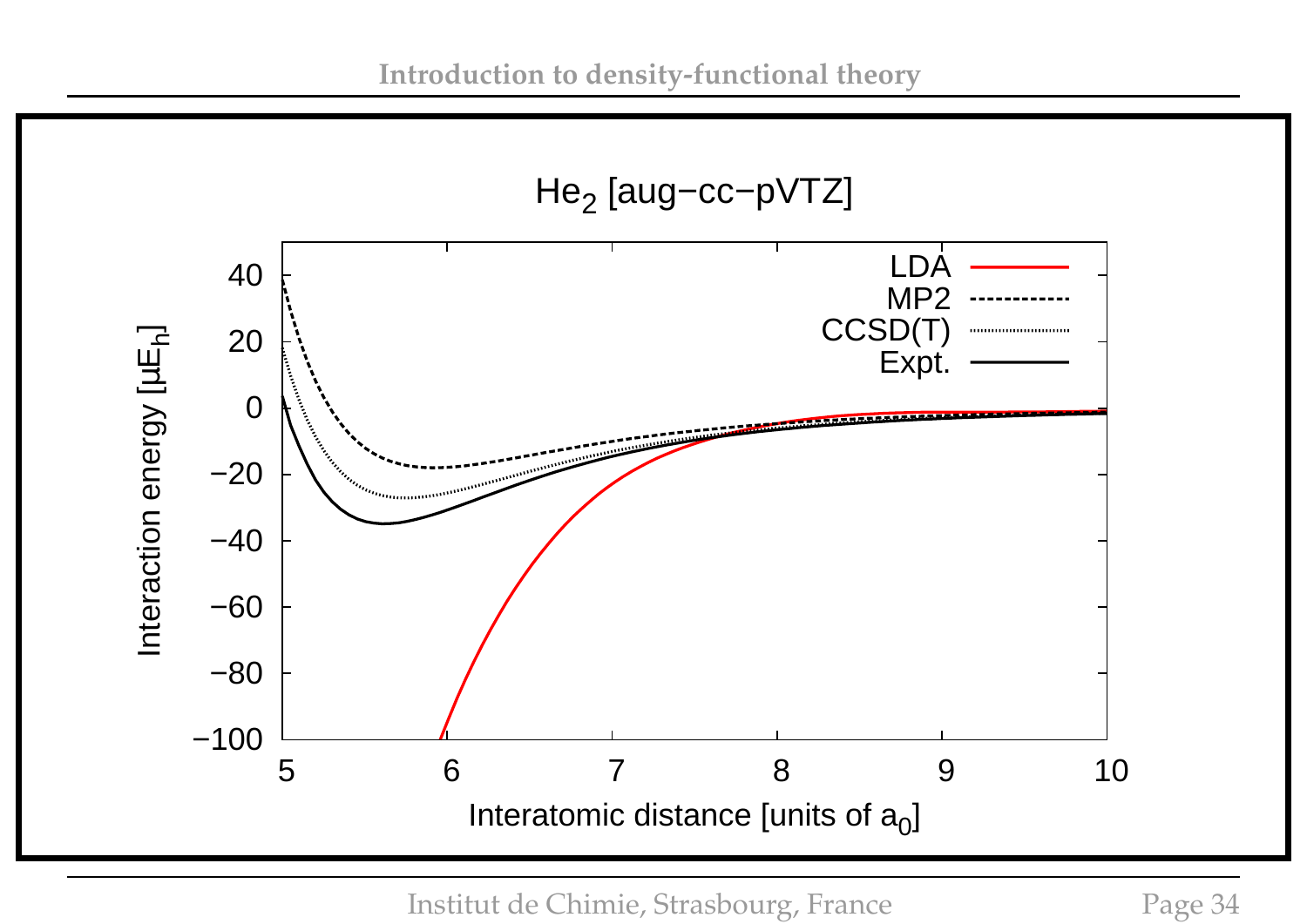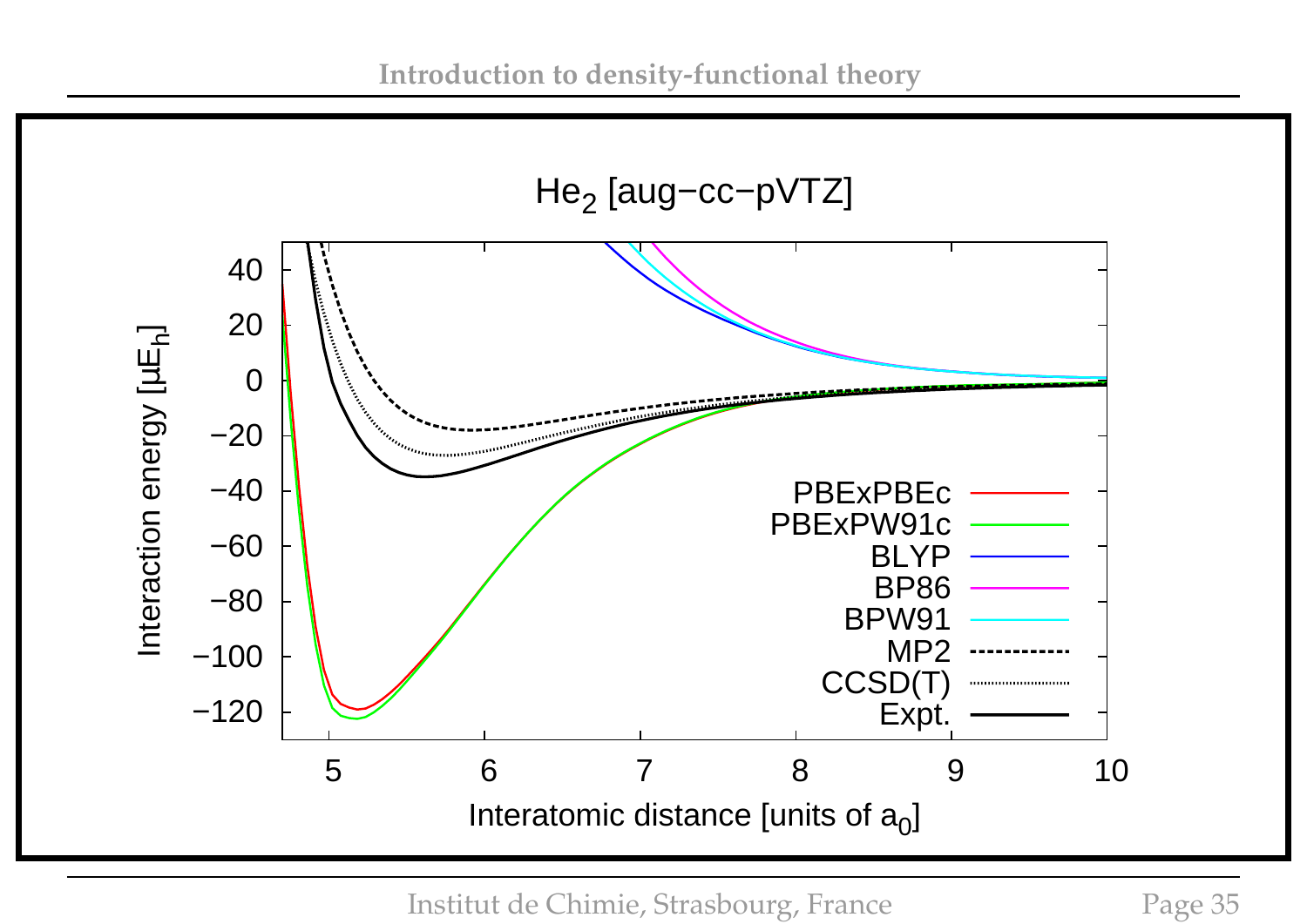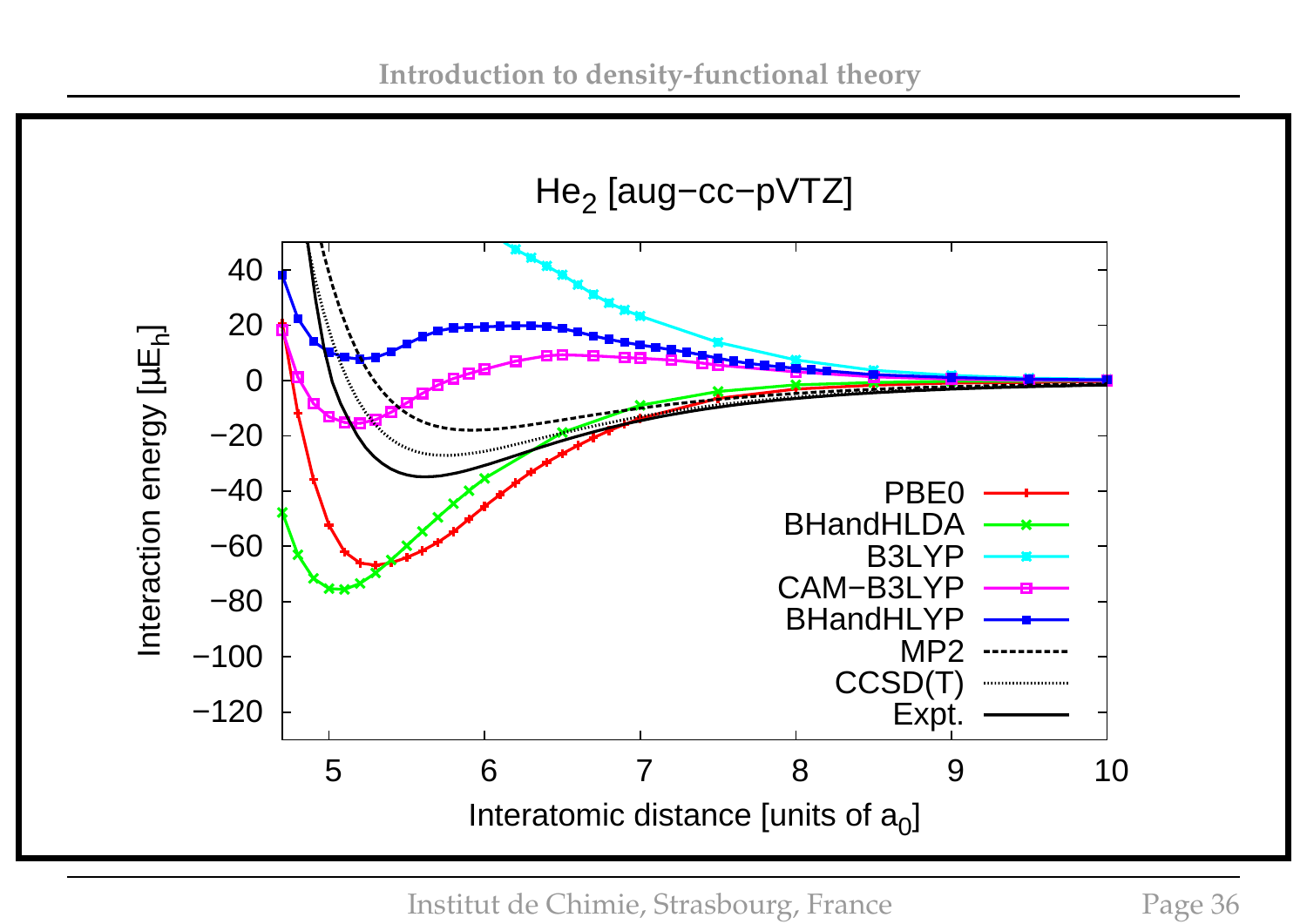

$$
\left(\hat{T} + \hat{W}_{ee} + \sum_{i=1}^{N} v^1(\mathbf{r}_i) \times \right) \Psi = E\Psi \qquad \boxed{\lambda = 1}
$$

 $K$ 

$$
\left(\hat{T} + \lambda \hat{W}_{ee} + \sum_{i=1}^{N} v^{\lambda}(\mathbf{r}_i) \times \right) \Psi^{\lambda} = \mathcal{E}^{\lambda} \Psi^{\lambda} \qquad \boxed{0 < \lambda < 1}
$$

 $K$ 

$$
\left(\hat{T} + \sum_{i=1}^{N} v^{0}(\mathbf{r}_{i}) \times \right) \Phi^{KS} = \mathcal{E}^{0} \Phi^{KS} \qquad \boxed{\lambda = 0}
$$

 $\forall \lambda \in [0,1]$  $n_{\Psi} = n_{\Psi^{\lambda}} = n_{\Phi^{\text{KS}}} = n$ 

← density constraint !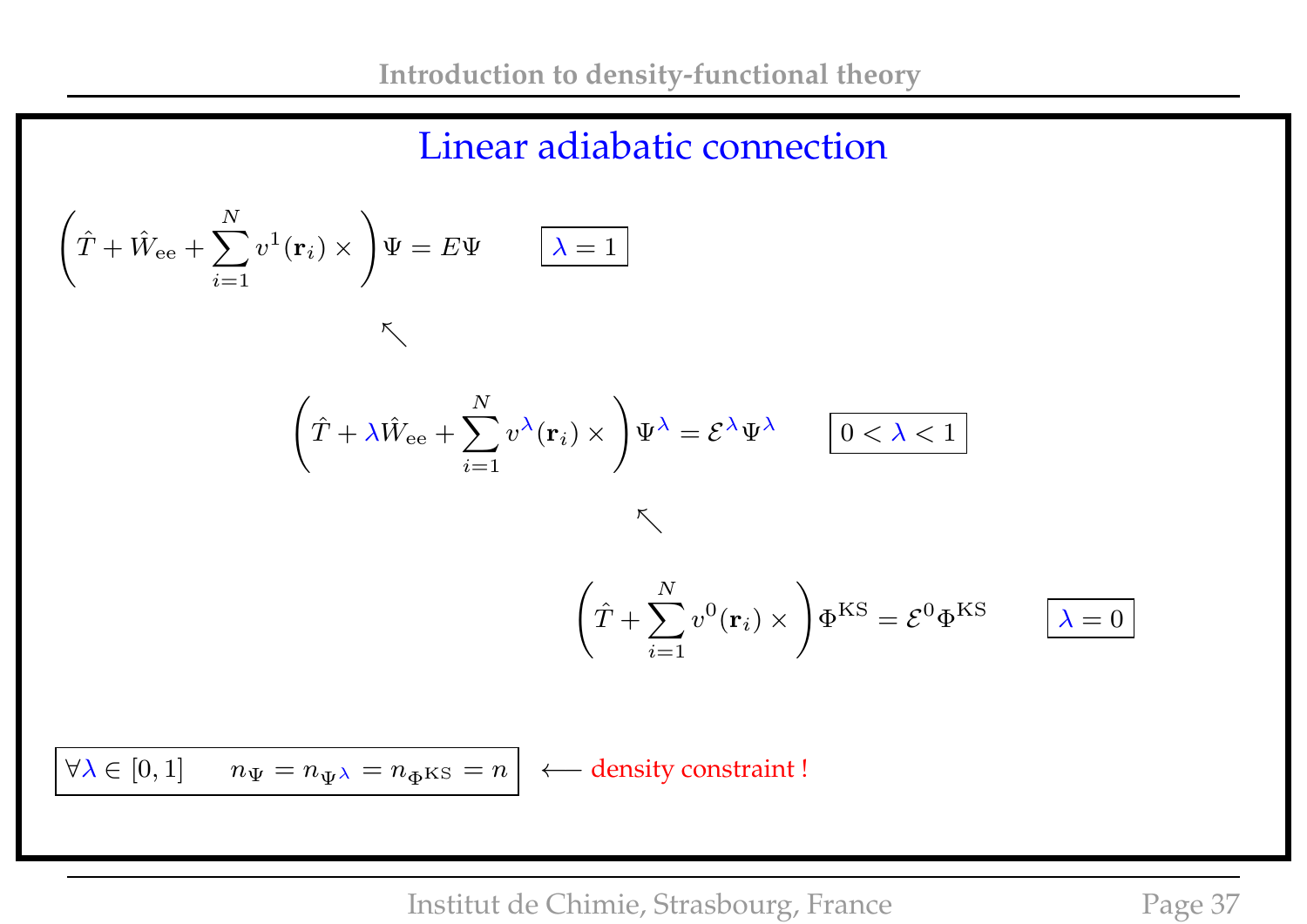- Partially-interacting Levy–Lieb functional:  $F^{\lambda}[n] = \min_{\mathbf{F}}$  $\Psi \rightarrow n$  $\langle\Psi|\hat{T}+\lambda\hat{W}_{\rm ee}|\Psi\rangle=\langle\Psi^{\lambda}|\hat{T}+\lambda\hat{W}_{\rm ee}|\Psi^{\lambda}\rangle$
- Exact expression for the correlation energy density functional:

$$
E_{\rm Hxc}[n] = \int_0^1 d\lambda \frac{dF^{\lambda}[n]}{d\lambda} = \int_0^1 d\lambda \langle \Psi^{\lambda} | \hat{W}_{ee} | \Psi^{\lambda} \rangle
$$
  

$$
\rightarrow \qquad E_c[n] = \int_0^1 d\lambda \left( \langle \Psi^{\lambda} | \hat{W}_{ee} | \Psi^{\lambda} \rangle - \langle \Phi^{\rm KS} | \hat{W}_{ee} | \Phi^{\rm KS} \rangle \right)
$$
  
correlation integrand  $\mathcal{W}_c^{\lambda}[n]$ 

• Scaling relation∗:

$$
E_{\rm c}^{\lambda}[n] = \int_0^{\lambda} {\rm d} \nu \left( \langle \Psi^{\nu} | \hat{W}_{\rm ee} | \Psi^{\nu} \rangle - \langle \Phi^{\rm KS} | \hat{W}_{\rm ee} | \Phi^{\rm KS} \rangle \right) = \lambda^2 E_{\rm c}[n_{1/\lambda}]
$$

where  $n_{1/\lambda}$  is the density obtained by uniform coordinate scaling:  $n_{1/\lambda}(\mathbf{r}) = (1/\lambda)^3 n(\mathbf{r}/\lambda)$ 

• Correlation integrand written as a density functional:  $W_c^{\lambda}[n] = \frac{\partial E_c^{\lambda}}{\partial \lambda}$  $\frac{\lambda}{c}[n]$  $\partial \lambda$ 

∗ M. Levy and J. P. Perdew, Phys. Rev. B **48**, 11638 (1993).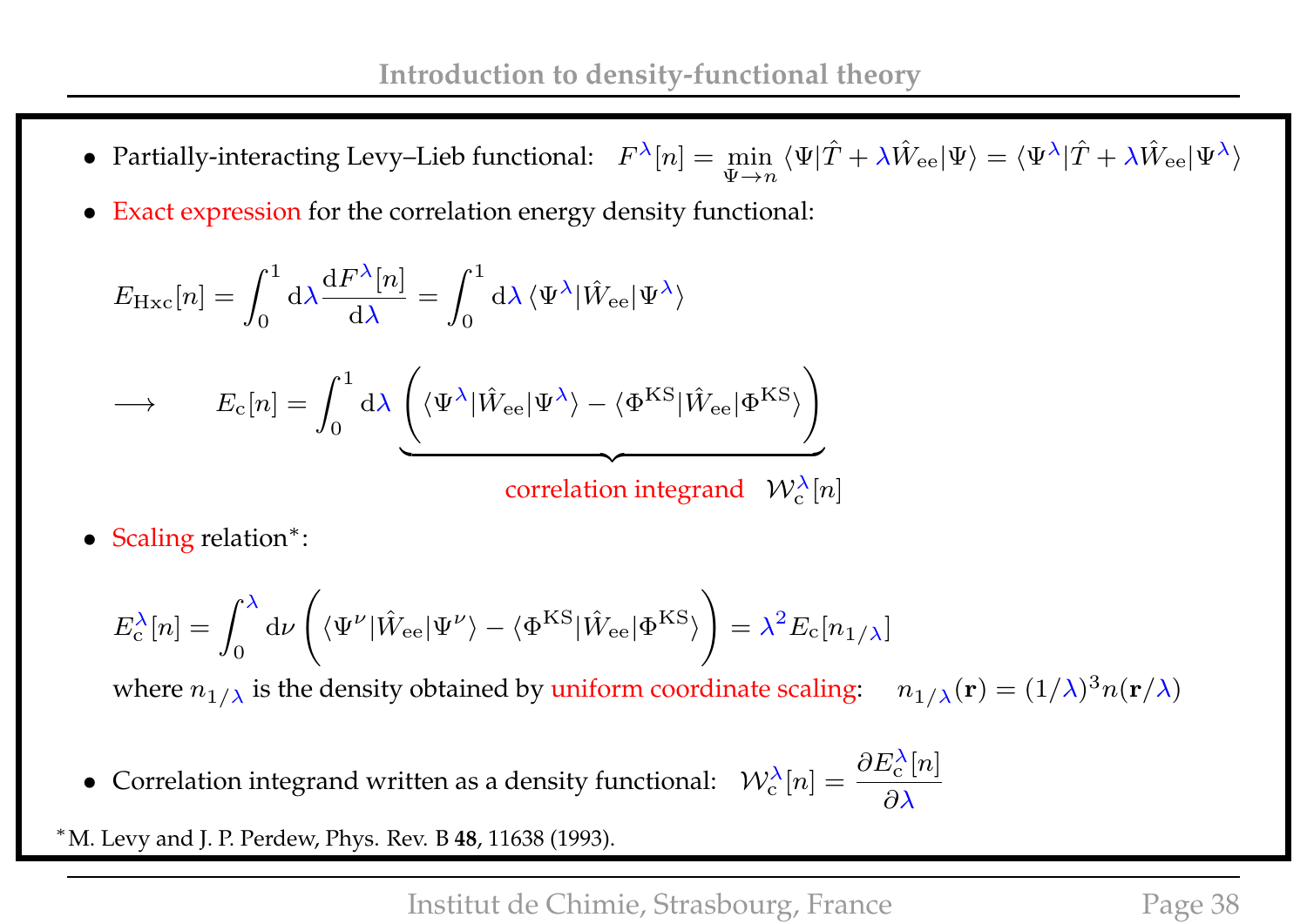# Legendre–Fenchel transform

• According to the variational principle, for any trial potential  $v(\mathbf{r})$ , the following inequality is fulfilled,

$$
\left\langle \Psi^{\lambda} \left| \hat{T} + \lambda \hat{W}_{ee} + \sum_{i=1}^{N} v(\mathbf{r}_{i}) \times \left| \Psi^{\lambda} \right| \right\rangle \geq \mathcal{E}^{\lambda}[v]
$$

where  $\mathcal{E}^{\lambda}[v]$  is the ground-state energy of  $\hat{T} + \lambda \hat{W}_{ee} + \sum$ N  $i=1$  $v(\mathbf{r}_i)\times$ , thus leading to

$$
F^{\lambda}[n] = \sup_{v} \left\{ \mathcal{E}^{\lambda}[v] - \int d\mathbf{r} \, v(\mathbf{r}) n(\mathbf{r}) \right\}
$$

- Note that the maximizing potential is  $v^{\lambda}$ .
- In the particular case  $\lambda = 0$ , the Legendre–Fenchel transform enables to calculate the exact KS potential.
- By varying  $\lambda$  in the range  $0 \leq \lambda \leq 1$  we can fully construct the adiabatic connection.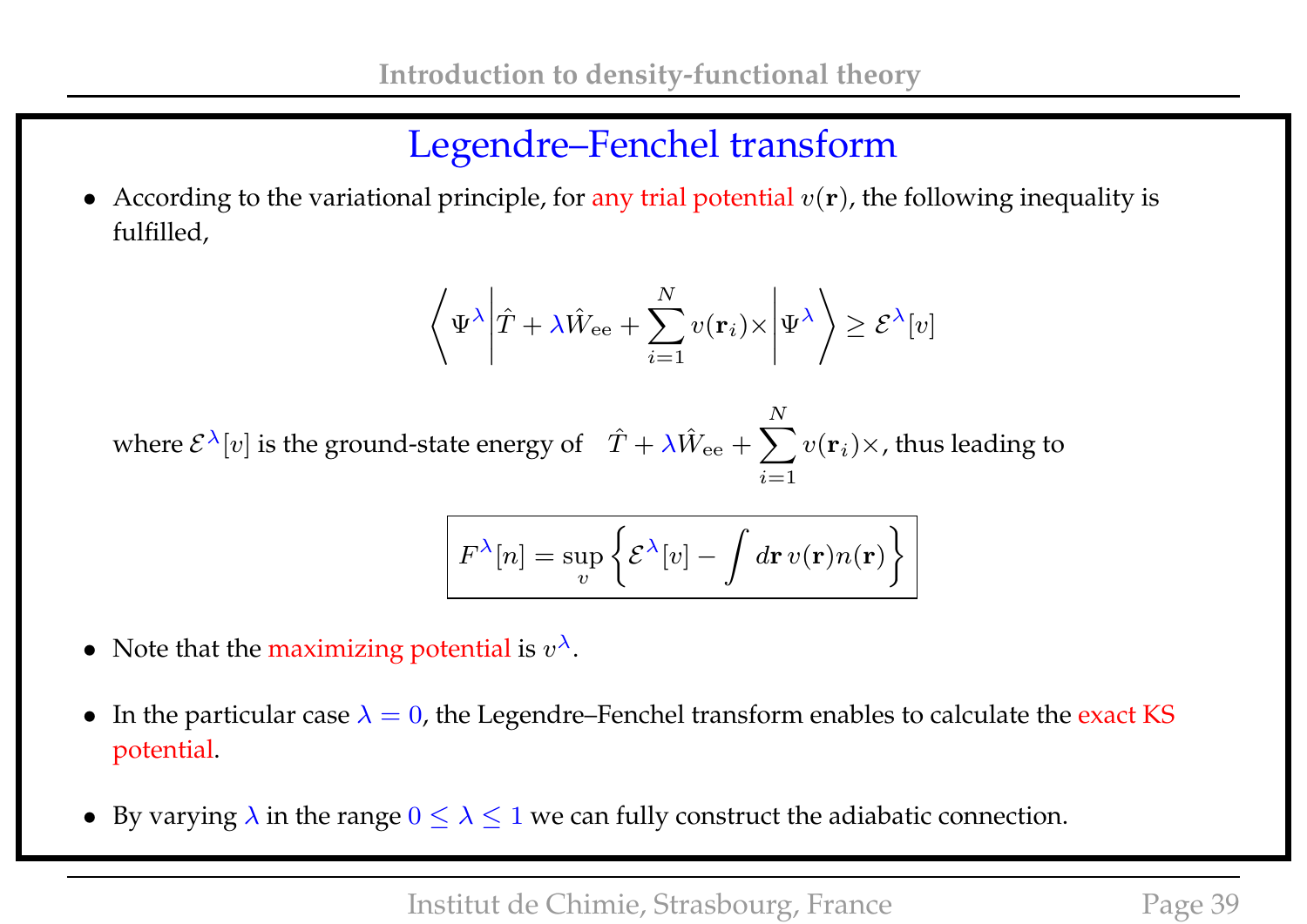

Institut de Chimie, Strasbourg, France Page 40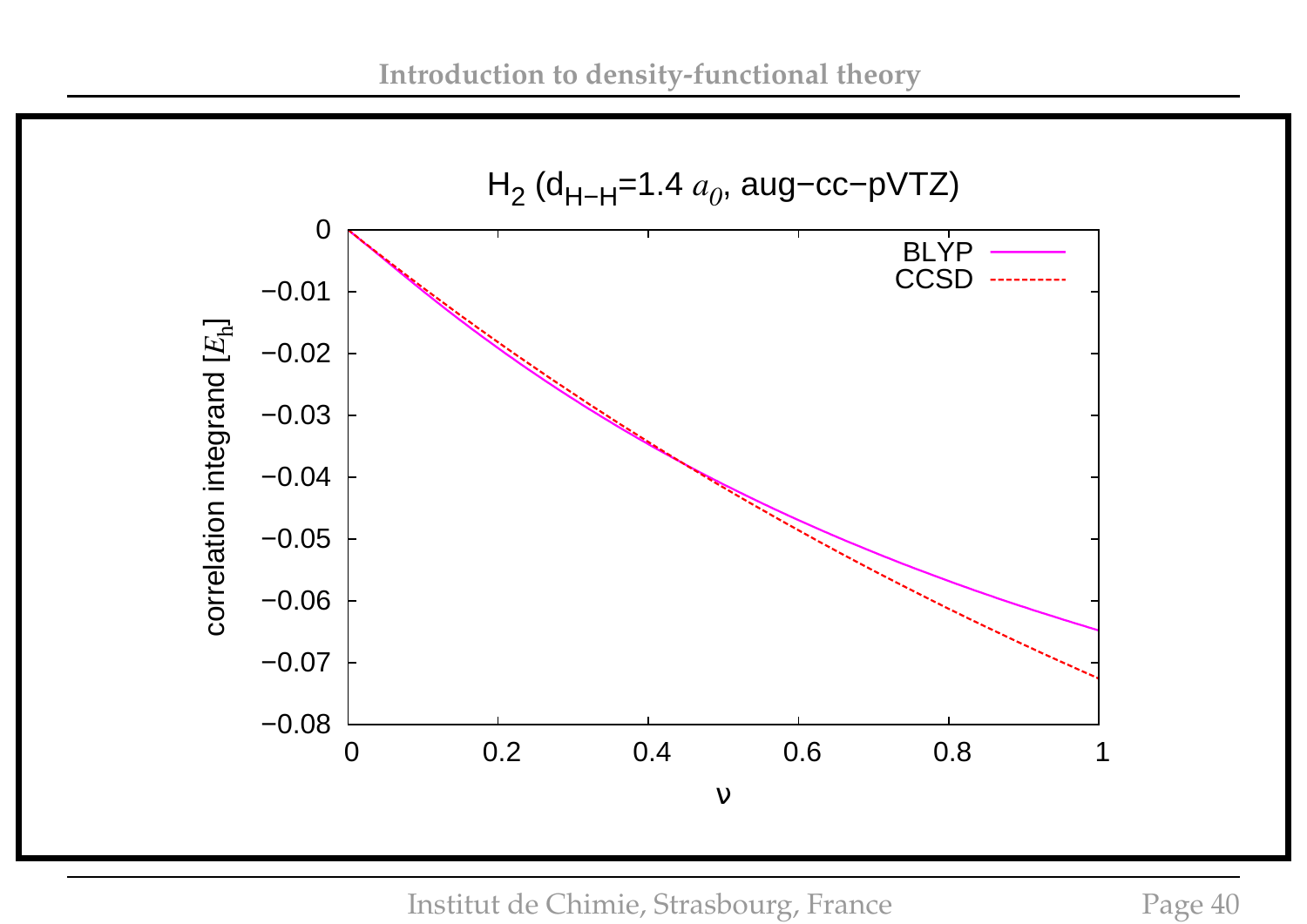